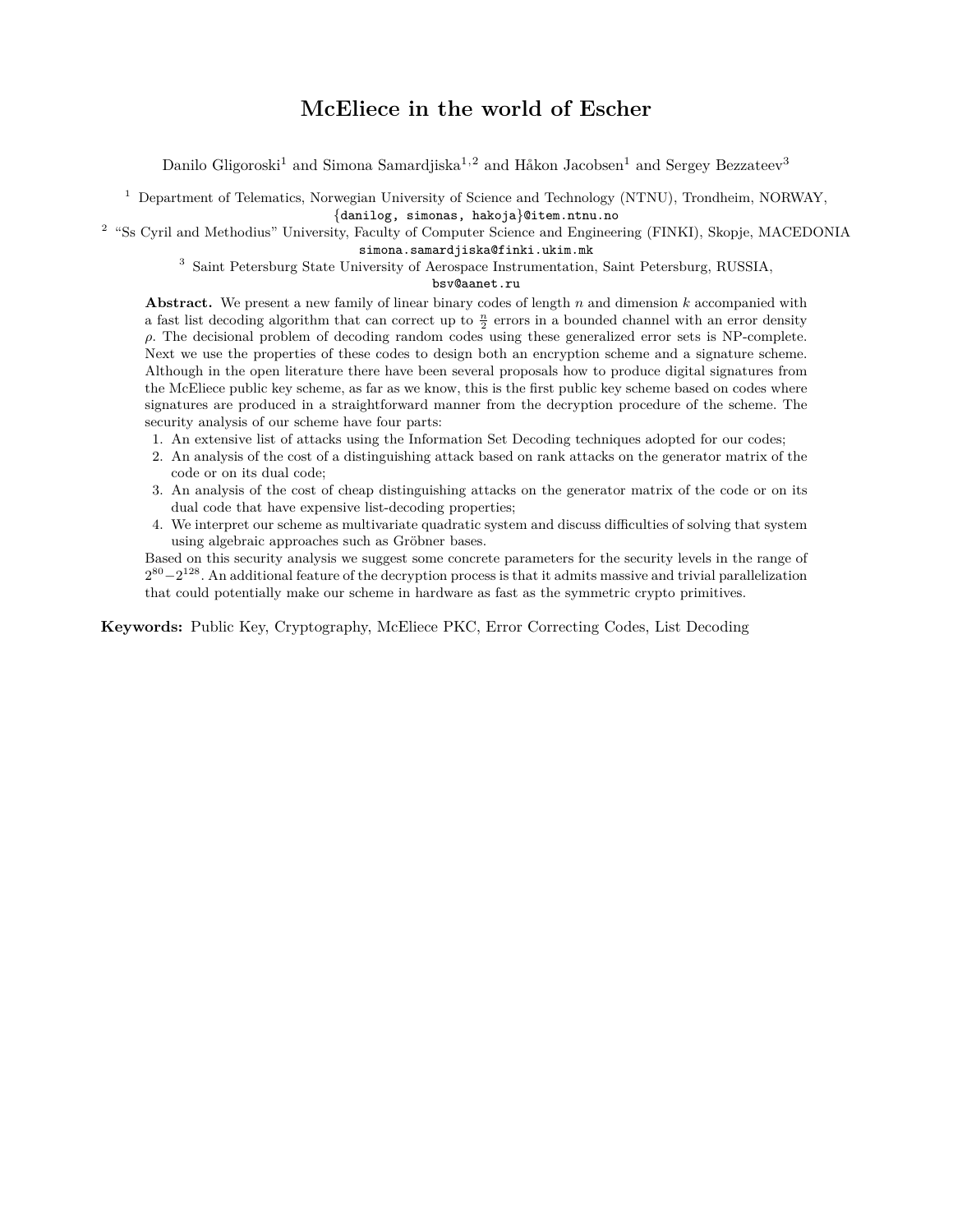# **Table of Contents**

|   |                                                                                                 | 3   |
|---|-------------------------------------------------------------------------------------------------|-----|
|   | 1.1                                                                                             | 3   |
|   | 12                                                                                              | 3   |
|   |                                                                                                 | 5   |
|   |                                                                                                 | 8   |
|   |                                                                                                 | 9   |
|   |                                                                                                 | -10 |
|   | 4.1                                                                                             | 10  |
|   | 4.2                                                                                             | -10 |
|   |                                                                                                 | 12  |
|   | 5.1                                                                                             | 12  |
|   | 5.2                                                                                             | -13 |
|   | 5.3                                                                                             | 15  |
|   | 5.4                                                                                             | -17 |
| 6 |                                                                                                 | 18  |
|   |                                                                                                 | 19  |
|   | A Full Description of Sets of Parameters for Security Levels in the Range of $2^{80} - 2^{128}$ | 23  |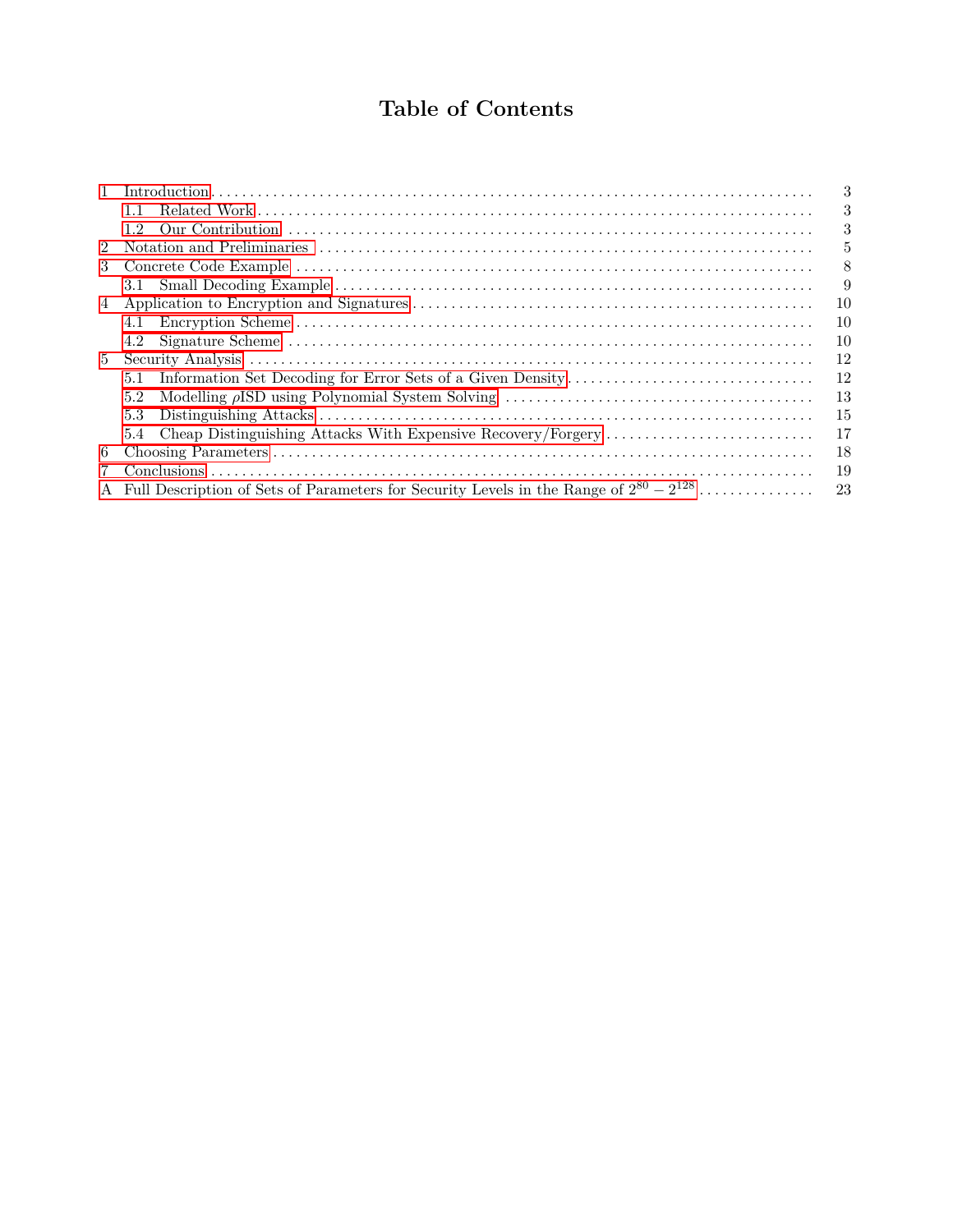## <span id="page-2-5"></span><span id="page-2-0"></span>**1 Introduction**

The McEliece public key scheme [\[36\]](#page-20-0) was published two years after the seminal paper of Diffie and Hellman [\[17\]](#page-19-0) and was the first scheme based on the theory of error-correcting codes and the NP-hardness of the problem of decoding random linear codes. The original scheme used binary Goppa codes with parameters  $[n, k, 2t + 1] =$ [1024*,* 524*,* 101] for a security level of 2<sup>80</sup> operations and a public key size of around 32 kB. This was probably one of the main reasons why the scheme was not widely used in practice, despite the fact that encryption and decryption were much faster than in RSA [\[42\]](#page-20-1).

Still, the McEliece PKC has received a considerable amount of cryptanalytic effort, and has upheld remarkably well. Apart from an update of the original parameters due to improvements in Information Set Decoding (ISD) techniques [\[30,](#page-20-2)[44,](#page-21-0)[9,](#page-19-1)[20](#page-20-3)[,12,](#page-19-2)[35,](#page-20-4)[7\]](#page-19-3), the main design remains sound.

#### <span id="page-2-1"></span>**1.1 Related Work**

Three research directions in code-based cryptography are related to the work in this paper: 1. Use of alternative codes instead of binary Goppa codes; 2. Use of list-decoding techniques in code-based cryptography; 3. Design of code-based digital signature schemes.

- **Alternative codes:** Soon after McEliece published his scheme based on binary Goppa codes, several alternatives using different codes were proposed. For example in [\[39\]](#page-20-5) Niederreiter proposed to use generalized Reed-Solomon codes, Gabidulin et al., in [\[21\]](#page-20-6) proposed the use of rank codes, Sidelnikov [\[43\]](#page-21-1), proposed the use of binary Reed-Muller codes, Janwa and Moreno in [\[26\]](#page-20-7) used algebraic-geometric codes, Gaborit in [\[22\]](#page-20-8) used cyclicity and quasi-cyclicity of BCH codes in order to shorten the length of the public key, Monico et al., [\[38\]](#page-20-9), proposed replacement of the binary Goppa codes with Low Density Parity Check (LDPC) codes, then Baldi et al., in [\[5\]](#page-19-4) extended that idea to use Quasi-Cyclic LDPC codes, and Misoczki et al., [\[37\]](#page-20-10), instead of LDPC codes proposed the use od Middle Density Parity Check (MDPC) codes.
- **List-decoding techniques:** The idea of list decoding was present in the literature from the late 50's [\[18,](#page-20-11)[48\]](#page-21-2), but an efficient algorithm with polynomial run-time was published four decades later by Sudan [\[45\]](#page-21-3) and subsequently was significantly improved by Guruswami and Sudan in [\[23\]](#page-20-12). In code-based cryptography, the use of list decoding techniques came later in the works of Bernstein, Lange and Peters [\[10,](#page-19-5)[11,](#page-19-6)[13\]](#page-19-7).
- **Code-based digital signature schemes:** Early attempts [\[47](#page-21-4)[,32,](#page-20-13)[25,](#page-20-14)[3,](#page-19-8)[28\]](#page-20-15) to design a code-based signature scheme proved to be unsuccessful and were broken [\[2,](#page-19-9)[1,](#page-19-10)[46](#page-21-5)[,49,](#page-21-6)[14\]](#page-19-11). Similarly, some newer schemes such as [\[24](#page-20-16)[,33\]](#page-20-17) have been broken in [\[29,](#page-20-18)[40\]](#page-20-19). There is an intrinsic difficulty in designing a signature scheme from the McEliece scheme. The reason is that for the signature part someone needs to decode a random syndrome which is generally a hard problem. In 2001 Courtois, Finiasz and Sendrier proposed a signature scheme [\[16\]](#page-19-12) that so far has resisted cryptanalytic attacks. However, compared to the signatures schemes based on number theory or discrete logarithm problem on elliptical curves, it is not very practical: It has a big public key, the speed of producing signatures is much slower and is not scalable for security levels beyond the  $2^{128}$ range.

### <span id="page-2-2"></span>**1.2 Our Contribution**

All known code-based PKC schemes are based on codes where no structure is imposed on the error vectors  $\alpha$  except for the requirement of having Hamming weight<sup>[4](#page-2-3)</sup> less than, or equal to a certain value t. When modeling a noisy channel this is a natural approach, however, the cryptographic setting is an artificial one. In this paper we novate the use of the noisy channel with a channel where the sender has full control over the "noise" and can produce error vectors with a significantly different pattern than in the classical case. We call a collection of such error vectors an *error set*. We define two important characteristics of these error sets: *density* and *granulation*.

In the classical case, the set of all syndromes is partially covered by Hamming spheres and there is a unique decoding if the norm of the error is less than  $t = \frac{d}{2}$ , where *d* is the minimum distance of the code. On the other hand, in our approach using error sets, we can cover almost the complete set of all syndromes (except a negligible portion) with a tessellation around the code words. However, we do not have a unique decoding. Intuitively this covering can be represented in a form of an artistic Escher's tessellation <sup>[5](#page-2-4)</sup>. A graphical presentation of the

<span id="page-2-3"></span> $\frac{4}{4}$  Or other norms such as the Rank norm used in Gabidulin codes [\[21\]](#page-20-6).

<span id="page-2-4"></span><sup>5</sup> M. C. Escher (1898 - 1972), Dutch graphical artist. Known for his drawings of impossible, self-referential constructions.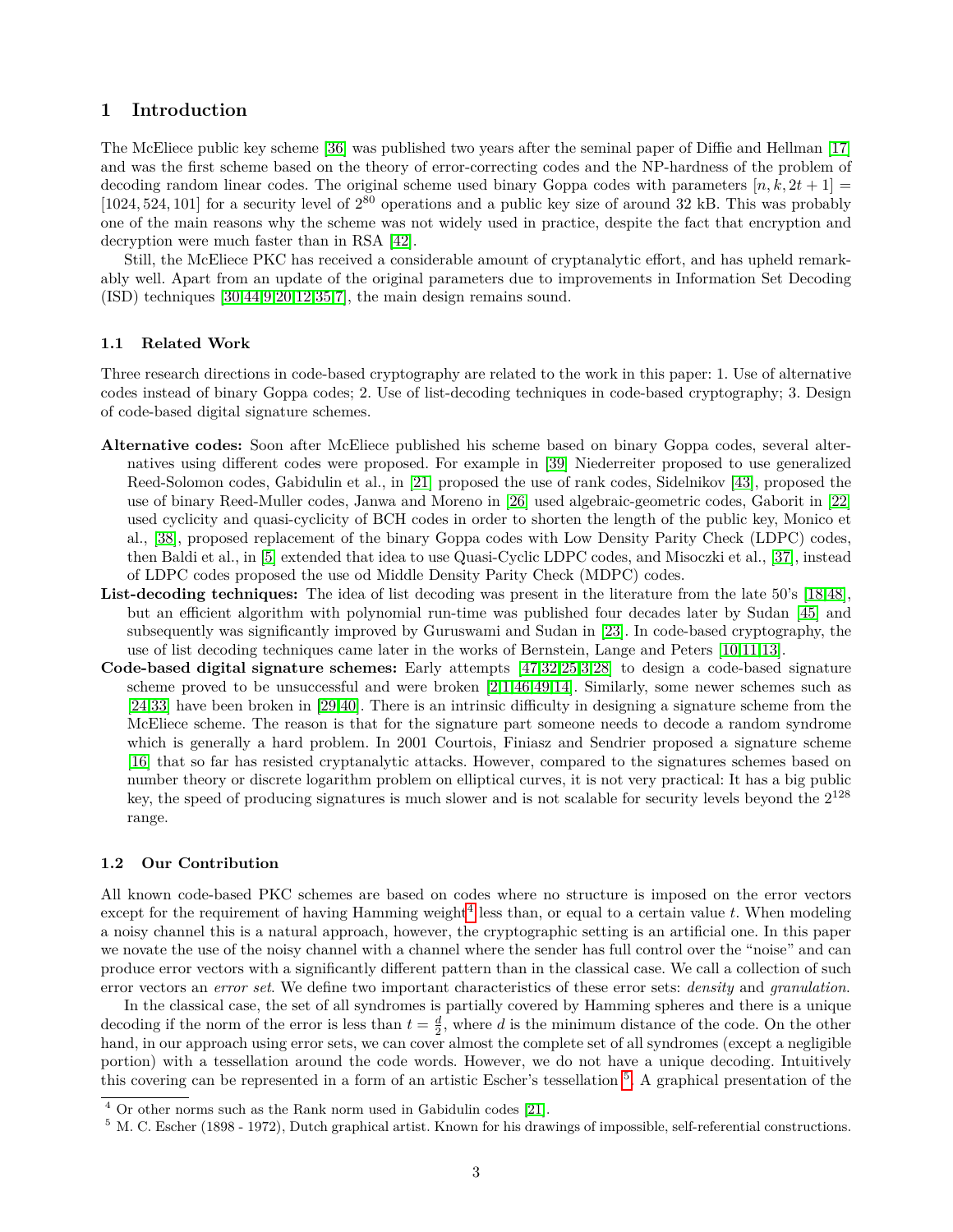

<span id="page-3-0"></span>**Fig. 1.** A classical modeling of an error set around a code word - The Hamming sphere.



<span id="page-3-2"></span>**Fig. 3.** A classical modeling of an error set around a code word with the Hamming sphere. If the error is less than  $\frac{d}{2}$  where *d* is the minimal distance of the code, we have a unique decoding.



<span id="page-3-1"></span>**Fig. 2.** In our approach an error set around a code word can be an arbitrary set.



<span id="page-3-3"></span>**Fig. 4.** An artistic visualization of our idea with an arbitrary error set around the codewords. The tessellation of the plane with these error sets is similar to Escher's tessellations. There is no unique decoding in this case.

conceptual differences between the classical approach of using error sets that form a Hamming sphere around the codewords and our approach, using arbitrary error sets, is given in figures Fig. [1,](#page-3-0) Fig. [2,](#page-3-1) Fig. [3](#page-3-2) and Fig. [4.](#page-3-3)

We introduce a new family of binary linear codes that with overwhelming probability can decode a given error set. The generator matrix *G* of these codes has a stepwise random block structure, which enables us to define an efficient list decoding algorithm.

Having introduced the new codes, we derive both encryption and signature schemes that follow the basic structure of the McEliece scheme:  $G_{\text{pub}} = SGP$ . Like in other code-based schemes, the security of our schemes depends both on the hardness of decoding random syndromes and on the hardness of recovering the underlying structure of the code. We show that the first is tightly connected to the decoding of random syndromes in the Hamming metric. In particular, the related decisional problem of decoding random codes using our generalized error sets is NP-complete. Then we provide an analogue to the Information Set Decoding techniques for our error sets. For the second assumption, we note that the particular structure of *G* (and its dual parity check matrix *H*) can be a source of weakness. Thus, we make a careful trade off between the size of the stepwise structure present in  $G$  (and  $H$ ), the size of the internal blocks of  $G$  (and  $H$ ), the efficiency of the scheme and the security of the scheme.

As a concrete example of our construction we consider the following error set  $E = \{00, 01, 10\}$ . The error vectors **e**  $\in \mathbb{F}_2^n$  will be constructed as the concatenation of  $m = \frac{n}{2}$  randomly drawn elements from the error set E. That is,  $e = e_1 ||e_2 || \dots ||e_m$ , with each  $e_i \in E$ . Like in the McEliece scheme we need our error sets to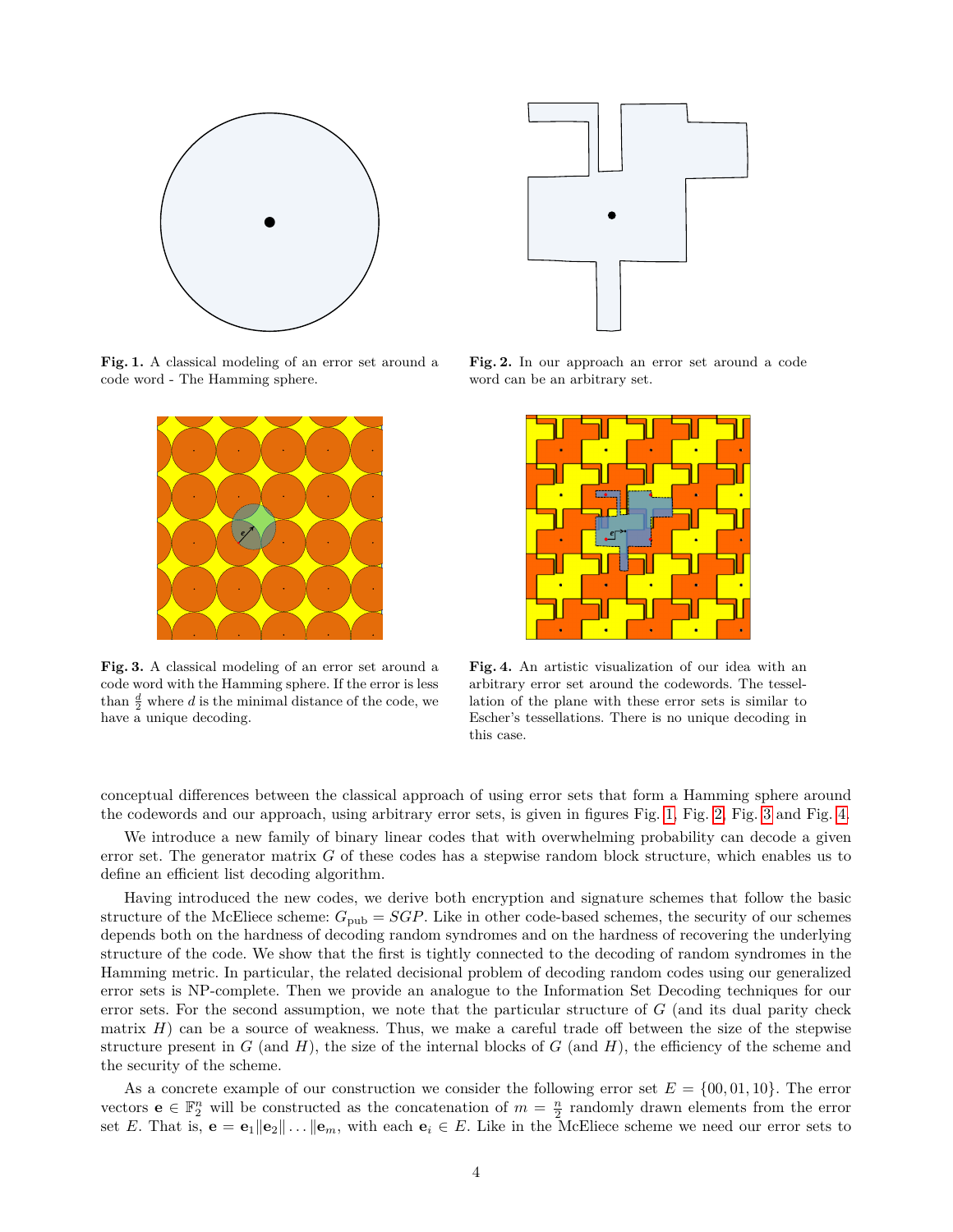<span id="page-4-3"></span>be invariant under the permutation *P*. Therefore we can not choose *P* from the set of all  $n \times n$  permutation matrices. Instead, we use block permutation matrices that permute the *m* substrings of **e**.

A unique characteristic of our code-based scheme is that the encryption scheme can be turned into a signature scheme directly using the decoding (decryption) algorithm. In other code-based signature schemes, like [\[16\]](#page-19-12), the probability of finding a decodable syndrome is relatively small. To remedy this, the strategy is to introduce a counter and produce syndromes as *Syndrome* = *Hash*(*Doc, Counter*) until a decodable one is found. In our scheme, with high probability, we can apply the decoding directly on the value  $Syndrome = Hash(Doc)$ .

## <span id="page-4-0"></span>**2 Notation and Preliminaries**

Throughout the paper, we will denote by  $\mathcal{C} \subseteq \mathbb{F}_2^n$  a binary  $(n, k)$  code of length *n* and dimension *k*. We will denote the generator matrix of the code by *G*, and *wt*(**x**) will denote the Hamming weight of the word **x**.

Unlike the standard approach in code-based cryptography that relies on the Hamming metric and unique decoding, we will use a different characterization parameter and list decoding technique that enables correct decoding with overwhelming probability. We will need some new notions, to our knowledge, previously not used in code-based cryptography.

<span id="page-4-2"></span>**Definition 1.** Let  $\ell$  be a positive integer and let  $S \subset \mathbb{F}_2[x_1, x_2, \ldots, x_\ell]$  be a set of multivariate polynomials. We *say that*  $E_{\ell}$  *is an* error set *if it is the kernel of*  $S$ *.* 

$$
E_{\ell} = \text{Ker}(S) = \{ \mathbf{e} \in \mathbb{F}_2^{\ell} \mid f(\mathbf{e}) = 0, \forall f \in S \}. \tag{1}
$$

*We define the* density *of the error set*  $E_\ell$  *to be*  $\rho_\ell = D(E_\ell) = |E_\ell|^{1/\ell}$ *. We will refer to the integer*  $\ell > 0$  *as the* granulation of  $E_\ell$  (when it is clear from context, we will drop the subscript  $\ell$ ).

Immediately we have the following proposition:

**Proposition 1.** 1. Let  $E_{\ell_1} \subseteq \mathbb{F}_2^{\ell_1}$ ,  $E_{\ell_2} \subseteq \mathbb{F}_2^{\ell_2}$ , for some integers  $\ell_1, \ell_2 > 0$ . Let  $D(E_{\ell_1}) = D(E_{\ell_2}) = \rho$ . Then  $D(E_{\ell_1} \times E_{\ell_2}) = \rho.$ 

2. Let  $E_{\ell,1}, E_{\ell,2}, \ldots, E_{\ell,m} \subseteq \mathbb{F}_2^{\ell}, \ell > 0$ , and  $D(E_{\ell,1}) = D(E_{\ell,2}) = \cdots = D(E_{\ell,m}) = \rho$ .  $Then D(E_{\ell,1} \times E_{\ell,2} \times \cdots \times E_{\ell,m}) = \rho.$ 

<span id="page-4-1"></span>*Proof.* 1.  $D(E_{l_1} \times E_{l_2}) = |E_{l_1} \times E_{l_2}|^{1/(l_1+l_2)} = (|E_{l_1}| \cdot |E_{l_2}|)^{1/(l_1+l_2)} = (\rho^{l_1} \cdot \rho^{l_2})^{1/(l_1+l_2)} = \rho$ . 2. Follows directly from [1.](#page-4-1)

*Example 1.*

- 1. Let  $E_2 = {\mathbf{x} \in \mathbb{F}_2^2 \mid wt(\mathbf{x}) < 2} = {(0,0), (0,1), (1,0)}$ . Then  $D(E_2) = |E_2|^{1/2} = 3^{1/2}$ , and also  $D(E_2^2) =$  $|E_2^2|^{1/4} = 9^{1/4} = 3^{1/2}$  as well as  $D(E_2^m) = 3^{1/2}$  for any positive integer *m*.
- 2. Let  $E_{4,1} = \{ \mathbf{x} \in \mathbb{F}_2^4 \mid 2 \le wt(\mathbf{x}) \le 3 \}$ . Then  $D(E_{4,1}) = \left( \sum_{i=2}^3 {4 \choose i} \right)^{1/4} = 10^{1/4}$ , and also  $D(E_{4,1}^m) = 10^{1/4}$ for any positive integer *m*. Note that the set  $E_{4,2} = \{ \mathbf{x} \in \mathbb{F}_2^4 \mid wt(\mathbf{x}) \leq 2 \} \setminus \{ (0,0,0,0) \}$  also has density  $D(E_{4,2}) = 10^{1/4}.$
- 3. Let  $E_4 = \{(0,1,0,0), (0,0,0,1), (0,1,0,1), (1,0,0,1), (0,0,1,0), (0,1,1,0), (1,0,1,0), (1,1,1,0),$  $(0,1,1,1), (1,1,1,1)$ . The values of  $E_4$  are chosen without any particular rule in mind. Then  $D(E_4)$  $|E_4|^{1/4} = 10^{1/4}$  as well as  $D(E_4^m) = 10^{1/4}$  for any positive integer *m*.

We will be interested in finding codes that can correct error vectors drawn from  $E_n = E_{\ell}^m = E_{\ell} \times E_{\ell} \times \cdots \times E_{\ell}$ of a given density  $\rho_\ell$ . These error sets differ from the standard error sets usually considered in code-based cryptography. In particular, the error sets usually used are determined by the ability of the code to uniquely decode such errors with respect to some metric, like the Hamming metric or rank metric. While this approach guarantees unique decoding, the size of the error set is restricted to a relatively small number and is given by

the well known Hamming bound for  $(n, k)$  binary code of minimum distance  $d: k \leq n - \log_2\left(\sum_{i=0}^{\lfloor\frac{d-1}{2}\rfloor} {n \choose i}\right)$ .

In this work, instead of unique decoding, we take the approach of *list decoding*, a notion that dates back to the work of Elias [\[18\]](#page-20-11) and Wozencraft [\[48\]](#page-21-2) in the 1950's. In list decoding, the decoder is allowed to output a list of possible messages one of which is correct. List decoding can handle a greater number of errors than that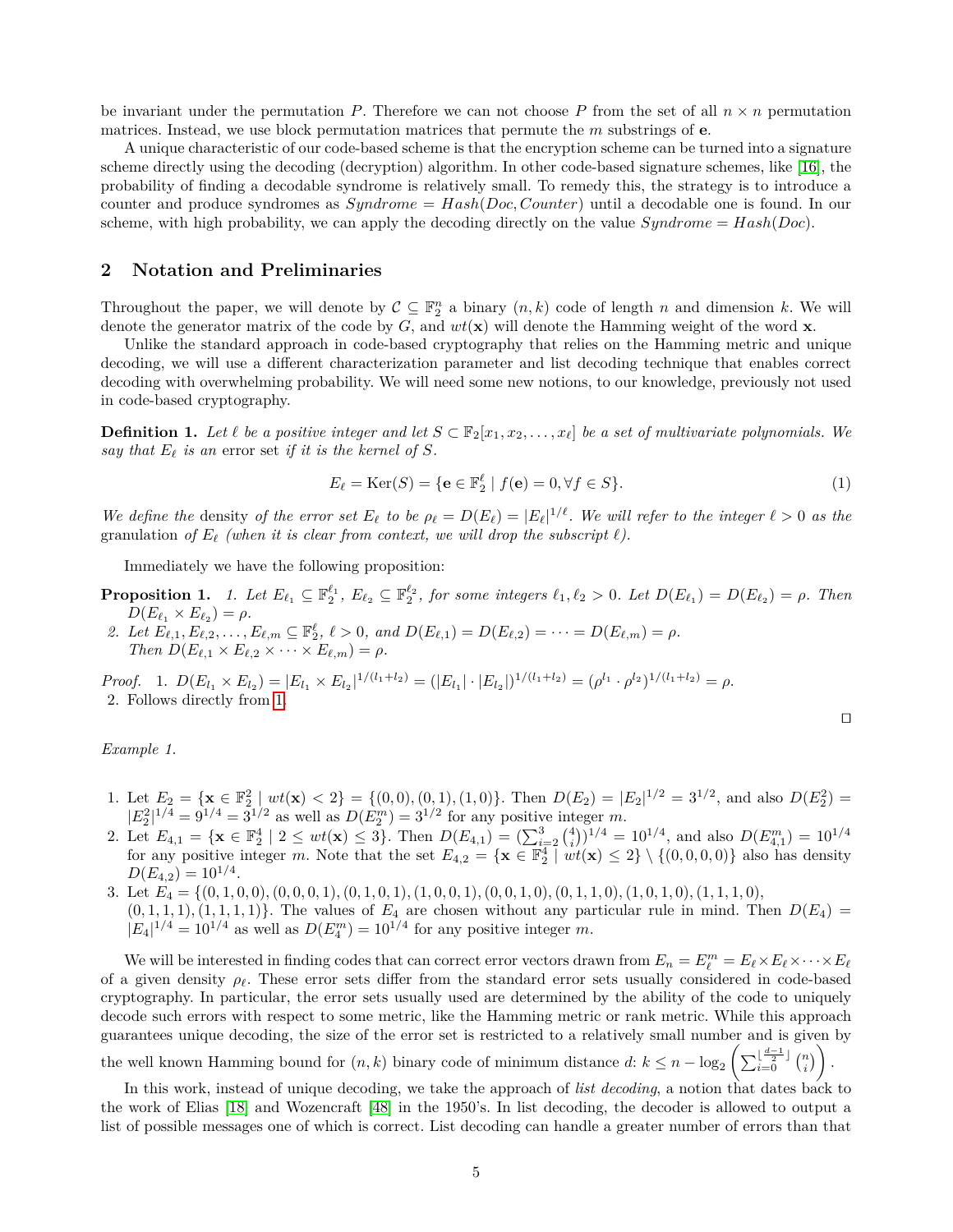<span id="page-5-3"></span>allowed by unique decoding. In order for the list decoding to be efficient, the size of the resulting list has to be polynomial in the block length of the code.

Several bounds exist that link the error rates beyond the Hamming bound and rates of codes that can efficiently decode them with overwhelming probability. For example, the list decoding capacity, i.e., the information theoretic limit of list decodability, is given by the optimal trade-off between the code rate and the fraction of errors that can be corrected under list decoding. This bound shows that list decoding can correct twice as many errors as unique decoding, for every rate (see for ex. [\[23\]](#page-20-12)). Another bound, the Johnson bound [\[27\]](#page-20-20) gives the radius of a Hamming ball beyond half the minimum distance up to which any code of a given distance can be list decoded using polynomial lists.

Here we derive some bounds for codes that link the density of the error sets to the code rate. First, we recall a simpler variant [\[4\]](#page-19-13) of the Chernoff bound [\[15\]](#page-19-14) that gives an estimate on the tail in a binomial distribution.

**Lemma 1.** (Chernoff bound)[\[4\]](#page-19-13) Let  $X_i$ ,  $i = 1, ..., N$  be independent binary random variables with  $Pr[X_i = 1, ..., N]$ 1] = *p. Then the following bounds are true:*

<span id="page-5-0"></span>
$$
\Pr[\sum_{i=1}^{N} X_i \le (1 - \epsilon)pN] \le e^{-\epsilon^2 pN/2}, \text{ for all } 0 < \epsilon \le 1,
$$
\n
$$
(2)
$$

$$
\Pr[\sum_{i=1}^{N} X_i \ge (1+\epsilon)pN] \le e^{-\epsilon^2 pN/(2+\epsilon)}, \text{ for all } \epsilon > 1.
$$
 (3)

*In essence, the Chernoff bound states that the probability mass is concentrated around the mean*  $pN$  *which is the expected value for*  $\sum_{i=1}^{N} X_i$ *.* 

As a consequence of Lemma [1](#page-5-0) we have the following bound that is true for any binary code:

**Proposition 2.** Let C be any binary  $(n, k)$  code and  $E \subset \mathbb{F}_2^n$  be an error set of density  $\rho$ . Let  $\bf{w}$  be any word of *length n*,  $W_E = \{ \mathbf{w} + \mathbf{e} \mid \mathbf{e} \in E \}$  *and*  $\mathcal{C}_{W_E}$  *denote the set of codewords in*  $W_E$ *. Then:* 

- *1.* The expected number of codewords in  $W_E$  is  $\rho^n 2^{k-n}$ . The probability that  $\mathcal{C}_{W_E}$  is an empty set is estimated  $by \Pr[|\mathcal{C}_{W_E}| \leq 1/2] \leq e^{-(\rho^n 2^{k-n+1}-1)^2/(\rho^n 2^{k-n+3})}.$
- <span id="page-5-1"></span>2. Suppose there exists a codeword  $c \in W_E$ . Then the expected number of codewords in  $W_E \setminus \{c\}$  is approximately  $\rho^{n}2^{k-n}$  *for large enough n and k. The probability that*  $C_{W_E \setminus {\bf c}}$  *has another element except* **c** *is estimated by*  $\Pr[|\mathcal{C}_{W_E \setminus \{c\}}| \geq 1/2] \leq e^{-(1-\rho^n 2^{k-n+1})^2/2(1+\rho^n 2^{k-n+1})}.$
- *Proof.* 1. Since  $D(E) = \rho$ , we have that  $|E| = \rho^n$ , and thus  $|W_E| = \rho^n$ . From here it follows that the probability that a random word is in the set  $W_E$  is  $p = \rho^n/2^n$ . We can consider the event that one codeword is in the set  $W_E$  as independent from the event that another codeword is in  $W_E$ . There are  $2^k$  codewords, so it follows directly that the expected number of codewords in  $W_E$  is  $\rho^n 2^{k-n}$ .

For the second part, let  $N = 2^k$  and fix an enumeration  $c_1, c_2, \ldots c_N$  of C. By letting the random variables  $X_i$  be 1 iff  $\mathbf{c}_i \in W_E$  in Lemma [1,](#page-5-0) and setting  $\epsilon = 1 - 1/(2pN)$  in [\(2\)](#page-5-0), the claim follows.

2. In this situation we again have a sequence of independent events. Now, the number of codewords except *c* is  $2^k - 1$ , and the probability that a random word except *c* is in the set  $W_E \setminus \{c\}$  is  $p = (p^n - 1)/(2^n - 1)$ . Now the expected number of codewords in  $W_E \setminus \{c\}$  is  $(\rho^n - 1)(2^k - 1)/(2^n - 1)$  which can be approximated to  $\rho^{n}2^{k-n}$  for large enough *n* and *k*.

The second part follows directly from Lemma [1,](#page-5-0) by setting  $\epsilon = 1/(2pN) - 1$  in [\(3\)](#page-5-0).

 $\Box$ 

We illustrate the implications of Proposition [2](#page-5-1) through some examples.

<span id="page-5-2"></span>*Example 2.*

1. Let C be a (1280, 256) binary code. The code rate is 0.2. We consider an error set E of density  $\rho = 3^{1/2}$ . Let c be a codeword and  $\mathbf{w} = \mathbf{c} + \mathbf{e}$  for some  $\mathbf{e} \in E$ . Then, from Proposition [2](#page-5-1) the decoding list of the word  $\mathbf{w}$  is of average length  $1 + \text{Exp}[\mathcal{C}_{W_E \setminus \{c\}}] = 1.00127$ . The probability that there is another element in the list except **c** is 0.6. Note that these parameters may be suitable for building an encryption scheme, since we can expect that the list has only one element.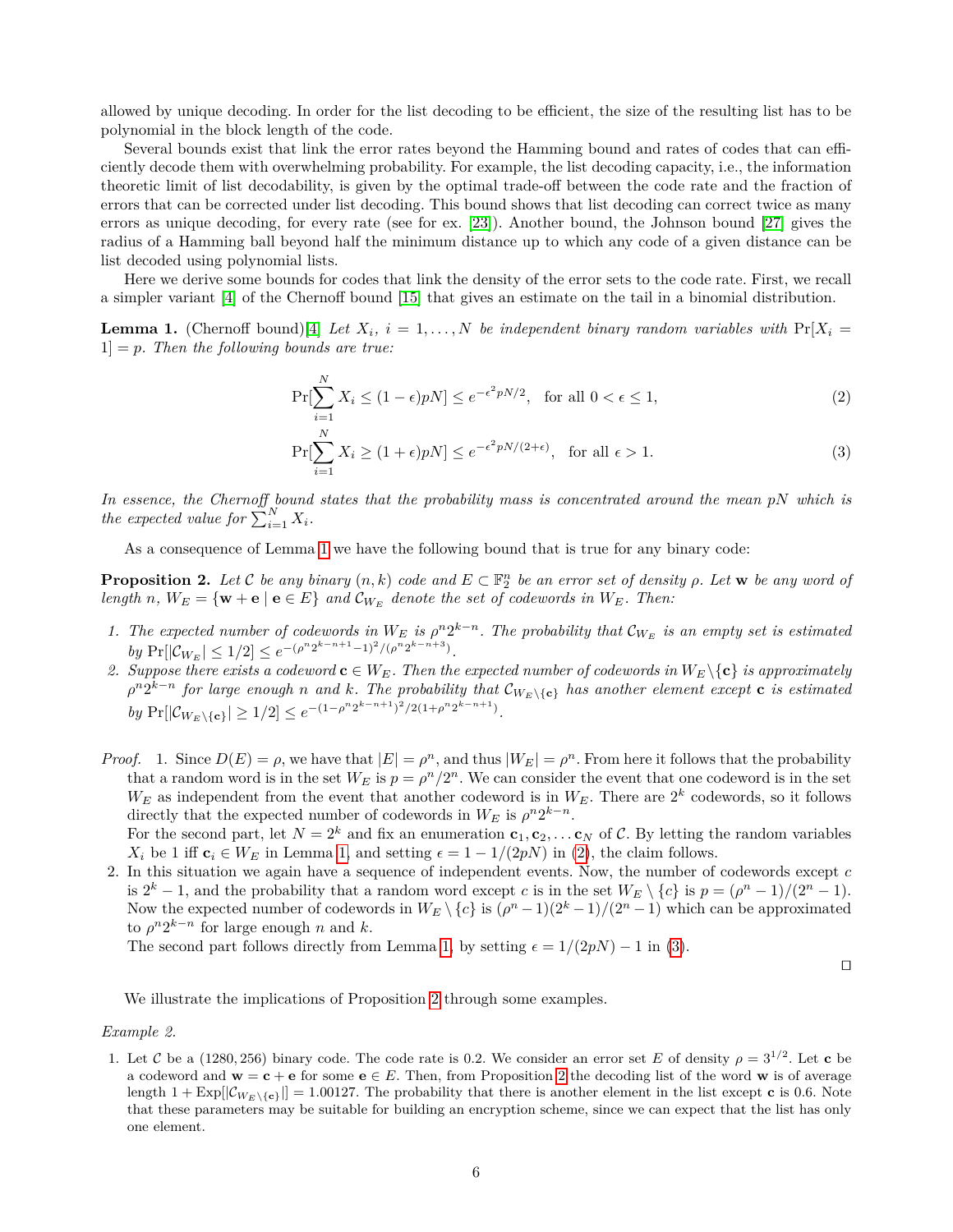<span id="page-6-1"></span>2. Let C be a (1208, 256) binary code. The code rate is 0.211921. We consider an error set E of density  $\rho = 3^{1/2}$ . Let w be a word of length *n*. Then the decoding list of the word **w** is of average length 39*.*8733, and the probability that the list is empty is 2<sup>−</sup><sup>28</sup>. Such parameters are suitable for building a signature scheme, since with great confidence we can always expect to have a valid signature. Moreover, the number of valid signatures is relatively small.

Note that it is possible to define an error set with small enough density that does not exceed the Hamming bound. In that case, knowing the minimum distance of a code will give constrains for unique decoding. Our bound does not guarantee unique decoding, but gives a good estimate,even for codes for which we do not know the minimum distance.

*Example 3.* Let C be a (1024, 524) binary code of minimum distance  $d = 101$ . Note that these are the parameters of the original McElliece system. The size of the error set of uniquely decodable errors is  $\sum_{i=0}^{50} {1024 \choose i} \approx 2^{284}$ . This error set has density  $\rho = 1.21$ . Let **c** be a codeword, and  $\mathbf{w} = \mathbf{c} + \mathbf{e}$  for some  $\mathbf{e} \in E$ . Then, from Proposition [2](#page-5-1) the decoding list of the word **w** is of average length  $1+2^{-216} \approx 1$ . Hence, the list decoding bound from Proposition [2](#page-5-1) gives a very good estimate of the size of the decoding list, even though it does not guarantee uniqueness (which for these parameters is the case).

Even more, if we allow errors up to weight 100 (twice as big as for unique decoding), we get an error set of density  $\rho = 1.37$ . Now the decoding lists will on average have length of  $1 + 2^{-32}$ , hence we can still expect that there will only be one element in it in most of the cases.

<span id="page-6-0"></span>Having introduced the definitions and the basic properties for the generalized error sets, we have the following Theorem:

#### **Theorem 1.** *The decisional problem of decoding random codes using the error sets in Def. [1](#page-4-2) is NP-complete.*

*Proof.* If C is an  $(n, k)$  binary linear code and **y** a received vector, the general decoding problem asks to find the codeword that most likely was sent. That is, "most-likely" means to find an error vector **e** of minimal weight, such that  $\mathbf{x} = \mathbf{y} + \mathbf{e}$  is word in the code. Equivalently, if *H* is the  $(n - k) \times n$  parity-check matrix of *C*, the problem can be stated as asking to find a minimal weight solution  $\mathbf{e}_0$  to the equation  $\mathbf{s} = \mathbf{e}H^T$ , where **s** is the *syndrome* **y***H<sup>T</sup>* .

The hardness of decoding arbitrary linear codes have long been established based on the decades of efforts trying to solve it. Furthermore, Berlekamp et al. [\[8\]](#page-19-15), showed that the related decisional problem, COSET WEIGHTS, is NP-complete:

#### **Definition 2 (COSET WEIGHTS).**

**Input:** *A* binary  $(n - k) \times n$  matrix *H*, a binary vector  $\mathbf{s} \in \mathbb{F}_2^{n-k}$ , and a non-negative integer *w*. **Output:** *YES, if there exists a vector* **e** *of Hamming weight*  $\leq w$  *such that*  $eH^T = s$ *. NO otherwise.* 

We now show that the problem of decoding arbitrary linear codes when using the error sets defined in Def. [1](#page-4-2) is NP-complete.

#### **Definition 3 (ERROR SETS).**

**Input:** *A* binary  $(n - k) \times n$  matrix *H*, a binary vector  $\mathbf{s} \in \mathbb{F}_2^{n-k}$ , and a generalized error set  $E_\ell \subset \mathbb{F}_2^{\ell}$ . **Output:** *YES, if there exists an error vector*  $\mathbf{e} \in E_{\ell}^{m}$  *such that*  $\mathbf{e}H^{T} = \mathbf{s}$ *. NO otherwise.* 

Proving ERROR SETS NP-complete amounts to nothing more than noting that the set of errors having Hamming weight ≤ *w* constitutes a generalized error set. That is, COSET WEIGHTS is simply a special case of ERROR SETS by letting  $\ell = n$  and

$$
E_{\ell} = \text{Ker}\left(\left\{\prod_{i \in I \subseteq [n]} x_i \in \mathbb{F}_2[x_1, \dots, x_n] \mid |I| > w\right\}\right) = \left\{\mathbf{e} \in \mathbb{F}_2^n \mid wt(\mathbf{e}) \le w\right\},\tag{4}
$$

Thus, since a solution to ERROR SETS would be a solution to COSET WEIGHTS, we have proved Thm. [1.](#page-6-0)  $\Box$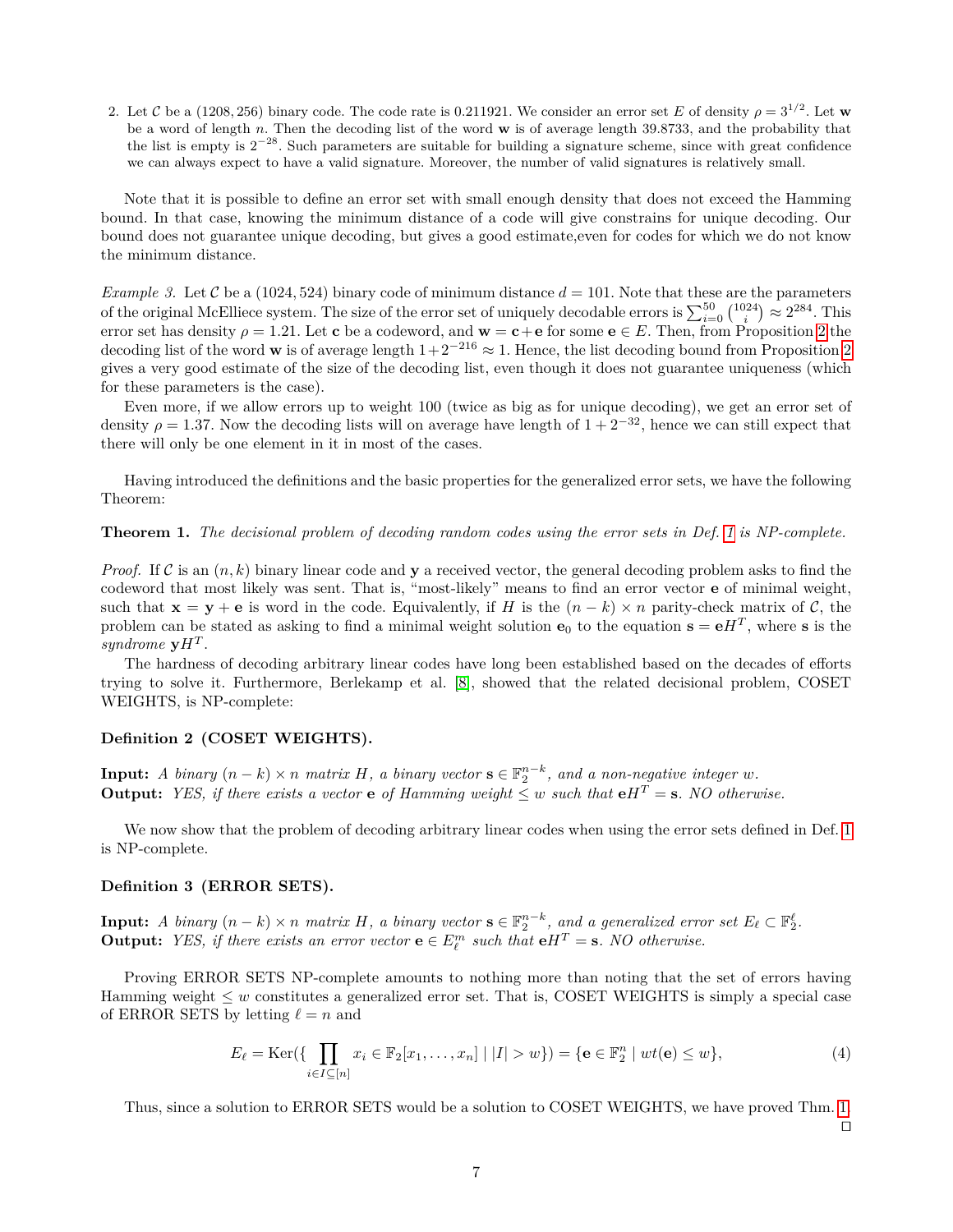## <span id="page-7-0"></span>**3 Concrete Code Example**

We consider a binary  $(n, k)$  code C with the following generator matrix on standard form:

<span id="page-7-2"></span>

Each  $B_i$  is a random binary matrix of dimension  $\sum_{j=1}^i k_j \times n_i$ , so that  $k = k_1 + k_2 + \cdots + k_w$  and  $n =$  $k + n_1 + n_2 + \cdots + n_w$ .

Let  $E_\ell$  be an error set with density  $\rho$  where  $\ell$  divides  $n$  and  $m = n/\ell$ . We describe a general list decoding algorithm (Alg. [1\)](#page-7-1) for the code  $\mathcal{C}$ , that corrects errors from the set  $E_{\ell}^{m}$ .

#### <span id="page-7-1"></span>**Algorithm 1** Decoding

**Input:** A vector  $y \in \mathbb{F}_2^n$ , and a generator matrix *G* of the form [\(5\)](#page-7-2).

**Output:** A list  $L_w \subset \mathbb{F}_2^k$  of valid decodings of **y**.

#### **Procedure:**

Let  $K_i = k_1 + \cdots + k_i$ . Represent  $\mathbf{x} \in \mathbb{F}_2^k$  as  $\mathbf{x} = \mathbf{x}_1 \parallel \mathbf{x}_2 \parallel \cdots \parallel \mathbf{x}_w$  where each  $\mathbf{x}_i$  has length  $k_i$ . Similarly, for  $\mathbf{y} \in \mathbb{F}_2^n$ , represent it as  $y = y_0 \parallel y_1 \parallel y_2 \parallel \cdots \parallel y_w$ , where each  $y_i$  has length  $n_i$  and  $|y_0| = k$ . We further identify  $y_0$  with  $\mathbf{y}_0 = \mathbf{y}_0[1] \parallel \mathbf{y}_0[2] \parallel \cdots \parallel \mathbf{y}_0[w]$ , where each  $\mathbf{y}_0[i]$  is of length  $k_i$ .

During decoding, we will maintain the lists  $L_1, L_2, \ldots, L_w$  of possible decoding candidates of length  $K_i$ .

**Step 0:** Set a temporary list  $T_0 = L_0$  to contain all possible decodings of the first  $k_1$  coordinates of **y**:

$$
T_0 \leftarrow \{\mathbf{x}' = \mathbf{y}_0[1] + \mathbf{e} \mid \mathbf{e} \in E^{k_1/\ell}\}.
$$

**Step**  $1 \leq i \leq w$ : Perform list-decoding to recover a list of valid decodings:

For each candidate  $\mathbf{x}' \in T_{i-1} \subset \mathbb{F}_2^{K_i}$ , add to  $L_i$  all the candidates for which  $\mathbf{x}'B_i + \mathbf{y}_i \in E^{n_i/\ell}$ :

<span id="page-7-3"></span>
$$
L_i \leftarrow \{ \mathbf{x}' \in T_{i-1} \mid \mathbf{x}'B_i + \mathbf{y}_i \in E^{n_i/\ell} \}. \tag{6}
$$

If  $i < w$  then create the temporary list  $T_i$  of candidates of length  $K_{i+1}$  from  $L_i$ :

$$
T_i \leftarrow \{ \mathbf{x}' \mid \mid (\mathbf{y}_0[i+1] + \mathbf{e}) \mid \mathbf{x}' \in L_i, \, \mathbf{e} \in E^{k_{i+1}/\ell} \}. \tag{7}
$$

**Return:** *Lw*.

<span id="page-7-4"></span>*Remark 1.* Note that, when testing the validity of a candidate in [\(6\)](#page-7-3) in Step *i* of Alg. [1,](#page-7-1) it is not necessary to consider all errors of length  $n_i$  for all candidates in  $T_{i-1}$ . Instead, one can incrementally add in more and more constraints (by using more and more columns of  $B_i$ ) until a candidate either: fails to be a valid decoding, in which case we discard it immediately, or all  $n_i$  columns of  $B_i$  have been considered. In practice, this strategy will remove most of the bad candidates without considering all errors of length  $n_i$ , avoiding much unnecessary computation.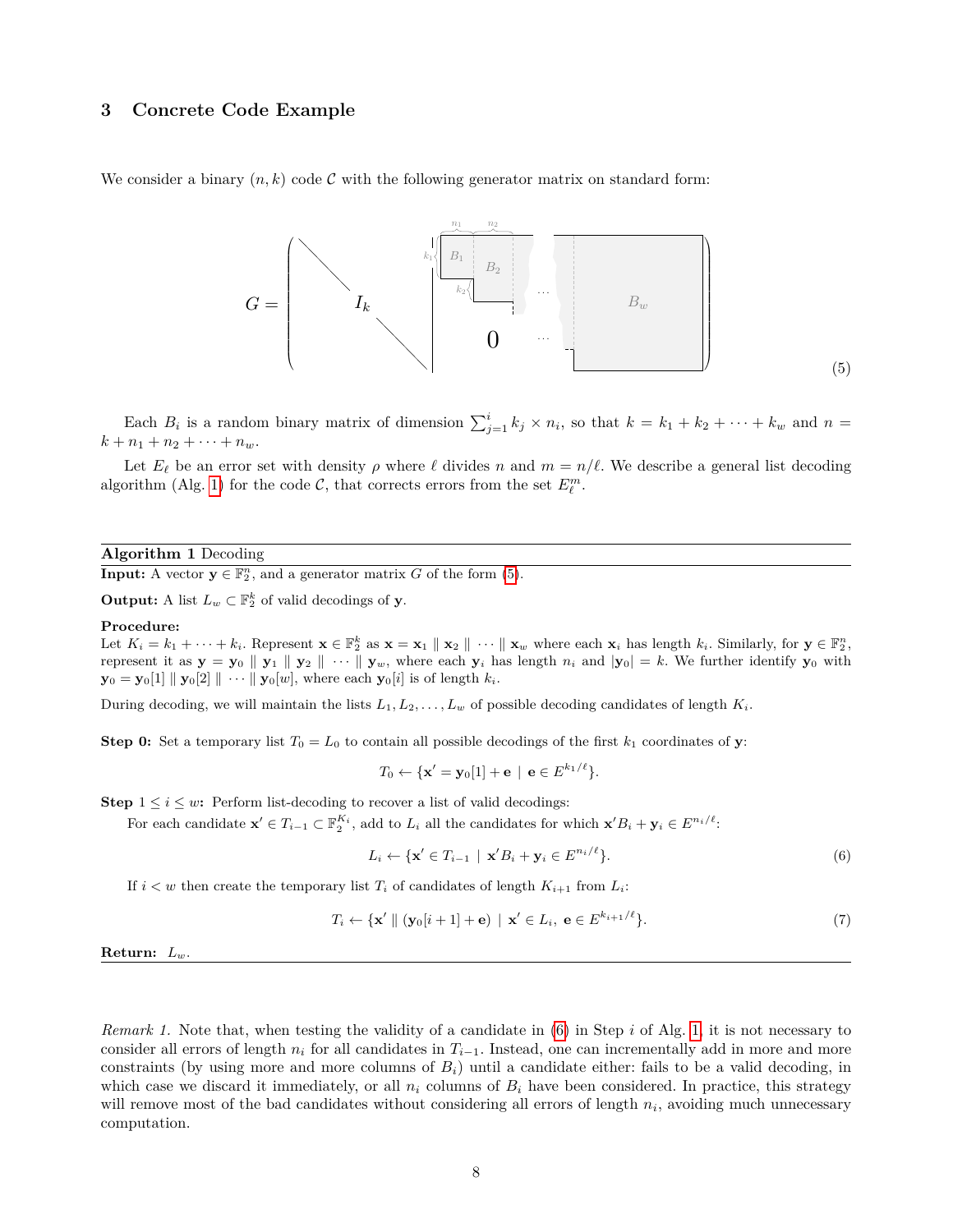## <span id="page-8-0"></span>**3.1 Small Decoding Example**

In this example we consider a binary (24*,* 6) code generated by:

*G* = 1 0 1 0 0 0 1 0 0 0 1 0 1 0 0 0 1 1 0 1 0 0 1 1 0 1 0 1 0 1 0 0 0 1 0 0 0 0 1 1 1 0 1 0 1 0 0 0 0 1 0 0 1 0 0 0 1 1 0 0 1 1 1 0 1 0 1 1 0 1 1 0 1 0 0 1 1 0 1 1 1 1 1 1 1 1 0 1 1 1 1 1 0 0 1 1 *.* (8)

In particular, we have  $k_1 = 4$ ,  $k_2 = 1$ ,  $k_3 = 1$  and  $n_1 = n_2 = n_3 = 6$  (ref. [\(5\)](#page-7-2)). Let  $E_\ell = \{00, 01, 10\}$  be our error set, having granulation  $\ell = 2$  and density  $\rho = 3^{1/2}$ . For the following values of the message **x** and error vector **e**, we obtain the codeword **y**.

$$
\mathbf{x} = (101001),\tag{9}
$$

$$
\mathbf{e} = (100110\ 000001\ 101010\ 000000),\tag{10}
$$

$$
\mathbf{y} = \mathbf{x}G + \mathbf{e} = \begin{pmatrix} \frac{\mathbf{y}_0}{2} & \frac{\mathbf{y}_1}{2} & \frac{\mathbf{y}_2}{2} \\ 0 & 0 & 1 & 1 \end{pmatrix} \frac{\mathbf{y}_2}{101101} \frac{\mathbf{y}_3}{100100}.
$$
 (11)

We now decode **y** using Alg. [1.](#page-7-1)

**Step 0:** Here we simply calculate all possible decodings of the first four bits of **y**0, by adding to it all possible error vectors in four bits. This yields the following  $T_0$ :

$$
T_0 = \{(0011), (0111), (1011), (0010), (0110), (1010), (0001), (0101), (1001)\}.
$$

**Step 1 - Step 3:** Next, we try to remove all vectors in  $T_0$  that does not satisfy [\(6\)](#page-7-3).

To illustrate the optimization proposed in Remark [1,](#page-7-4) we look at the processing of the element  $\mathbf{x}' = (0011)$ from *T*<sup>0</sup> in detail through Step 1. As mentioned in the remark, initially we only consider the first two columns of  $B_1$  when trying to determine the validity of  $\mathbf{x}'$ . That is, we test the following restricted variant of [\(6\)](#page-7-3):

$$
(\mathbf{x}'B_1)[1\ldots 2] + \mathbf{e}'[1\ldots 2] \stackrel{?}{=} \mathbf{y}_1[1\ldots 2], \quad \text{ for some } \mathbf{e}' \in E^{k_1/\ell}.
$$

With the concrete values of  $x'$ ,  $y_1$  and  $B_1$  as given above, this becomes:

$$
(0011)
$$
 $\begin{pmatrix} 0 & 1 \\ 0 & 0 \\ 1 & 1 \\ 0 & 0 \end{pmatrix}$  +  $\mathbf{e}'[1...2] = (11) + \mathbf{e}'[1...2] = (10).$ 

By inspection we see that an error of the form (01*XXXX*) will satisfy this equation, so we continue with the next two columns of  $B_1$ :

$$
(0011)\begin{pmatrix} 0 & 1 & 0 & 0 \\ 0 & 0 & 1 & 1 \\ 1 & 1 & 0 & 1 \\ 0 & 0 & 1 & 1 \end{pmatrix} + \mathbf{e}'[1 \dots 4] = (1110) + \mathbf{e}'[1 \dots 4] = (1001).
$$

At this point we see that there are no errors that satisfies this equation (since it would have to be of the form  $(0111XX)$  which is not a valid error in our error set). Hence, we can discard  $\mathbf{x}'$  immediately, without considering all of  $B_1$ . Applying the same technique to the rest of the elements of  $T_0$  we obtain:

$$
L_1 = \{(0010), (1010), (0101)\}.
$$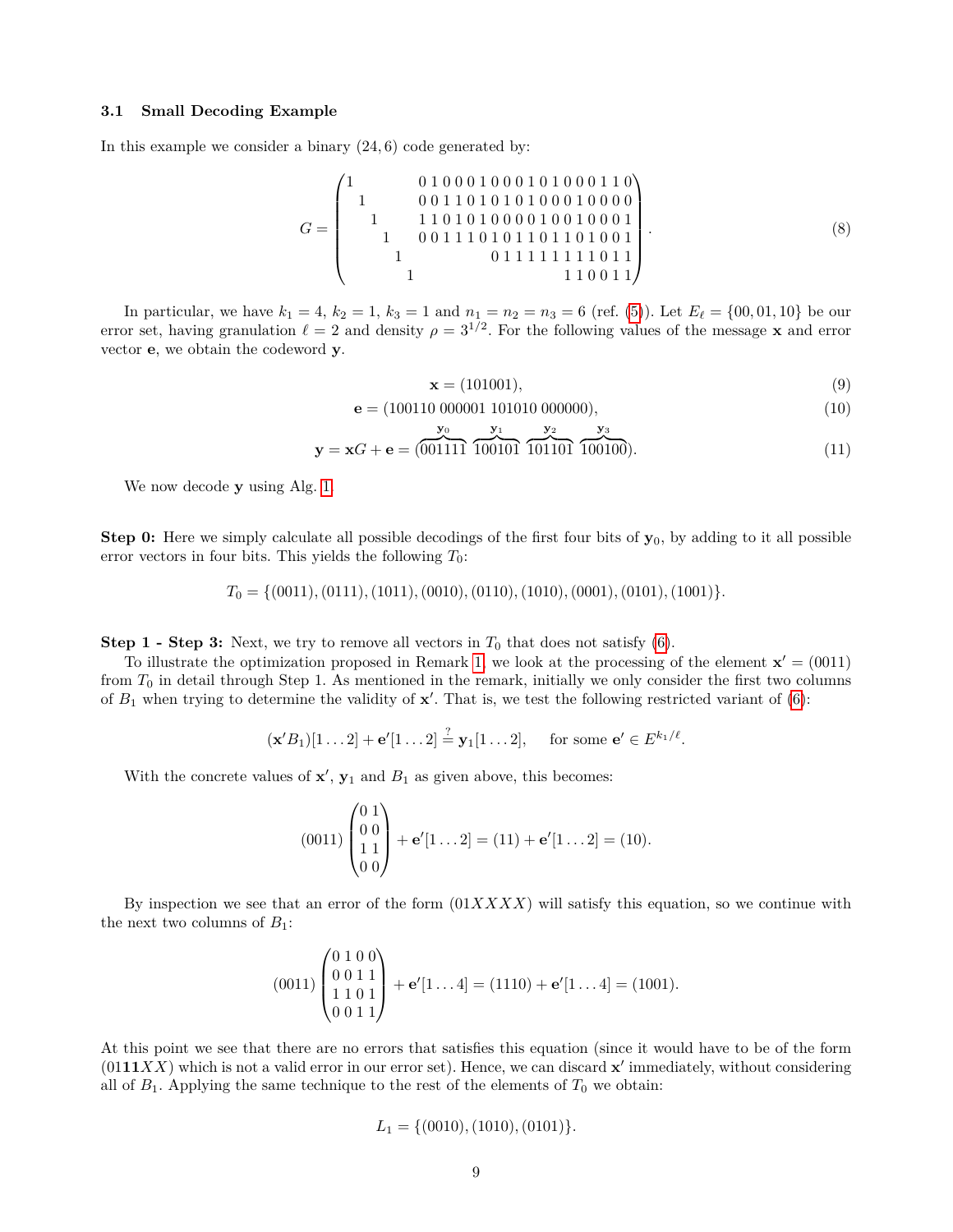From the elements in  $L_1$  we build up the temporary list  $T_1$  of all possible decodings of  $y_0$  having length  $4 + 1 = 5$ :

$$
T_1 = \{ \mathbf{x}' \mid \mid (\mathbf{y}_0[5] + \mathbf{e}') \mid \mathbf{x}' \in L_1, \ \mathbf{e}' \in E^{k_2/\ell} \}
$$
  
= \{ (00100), (00101), (10100), (10101), (01010), (01011) \}.

Repeating the above process for Step 2 and Step 3, we obtain the lists  $L_2$  and  $L_3$ :

$$
L_2 = \{(10100), (01010)\}
$$
  

$$
L_3 = \{(101001)\}.
$$

Thus, in this case we obtain a unique decoding.

The efficiency of the list decoding algorithm depends on the size of the lists  $L_0, L_1, \ldots, L_w$ , and whether during the decoding process each new list has a smaller size than the previous one. If the size of the lists decreases, the overall complexity is dominated by the size of the initial list *L*0. Therefore, given a parameter *k*<sup>1</sup> (which determines  $L_0$ ), we want to impose constrains on the values of  $n_i/k_i$  in order to avoid "blow-up" of the list sizes.

<span id="page-9-3"></span>**Proposition 3.** Let  $E[L_i]$  denote the expected value of the size of the lists  $L_1, L_2, \ldots, L_w$ . Then  $|L_0| \geq$  $\mathbb{E}[|L_1|] \geq \cdots \geq \mathbb{E}[|L_w|]$  *if and only if*  $\frac{n_i}{k_i} \geq \frac{\log_2 \rho}{1 - \log_2 \rho}$  $\frac{\log_2 P}{1 - \log_2 \rho}$  for all  $2 \leq i \leq w$ .

*Proof.* Let  $i \in \{1, \ldots, w\}$ . Then, from Proposition [2](#page-5-1) the condition  $E[|L_{i-1}|] \ge E[|L_i|]$  turns into

$$
\begin{aligned} &\rho^{n_1+k_1+\cdots+n_{i-1}+k_{i-1}} 2^{(k_1+\cdots+k_{i-1})-(n_1+k_1+\ldots+n_{i-1}+k_{i-1})} \geq \\ &\geq \rho^{n_1+k_1+\cdots+n_{i-1}+k_{i-1}+n_i+k_i} 2^{(k_1+\cdots+k_{i-1}+k_i)-(n_1+k_1+\ldots+n_{i-1}+k_{i-1}+n_i+k_i)} \end{aligned}
$$

which in turn is equivalent to

$$
2^{n_i} \ge \rho^{n_i + k_i}
$$

and further, equivalent to

$$
n_i \ge k_i \frac{\log_2 \rho}{1 - \log_2 \rho}
$$

*.*

 $\Box$ 

## <span id="page-9-0"></span>**4 Application to Encryption and Signatures**

In this section we describe how we can construct an encryption and a signature scheme based on the ideas presented in Sect. [2](#page-4-0) and Sect. [3.](#page-7-0) Both schemes share a common description of their key generation, given in Alg. [2.](#page-10-0)

#### <span id="page-9-1"></span>**4.1 Encryption Scheme**

The encryption scheme is structurally identical to McEliece, in the sense that for a message  $\mathbf{m} \in \mathbb{F}_2^k$ , the ciphertext is computed as  $\mathbf{c} = \mathbf{m} G_{\text{pub}} + \mathbf{e} \in \mathbb{F}_2^n$ . The difference is in the construction of  $G_{\text{pub}}$  (as defined in Alg. [2\)](#page-10-0), and in the choice of the error vector **e** (drawn from a specific set of errors *E<sup>m</sup>*).

Similarly, decryption works by first applying the inverse permutation  $P^{-1}$  to the ciphertext, decode the result using Alg. [1,](#page-7-1) and finally apply the inverse transformation  $S^{-1}$ .

#### <span id="page-9-2"></span>**4.2 Signature Scheme**

Our signature scheme can use the decryption routine directly to sign messages. As mentioned in Ex. [2,](#page-5-2) for signing purposes, we want the code rate to be high enough so that  $L_w$  is likely to be non-empty, whereas for an encryption scheme one generally wants a smaller code rate to obtain unique decoding.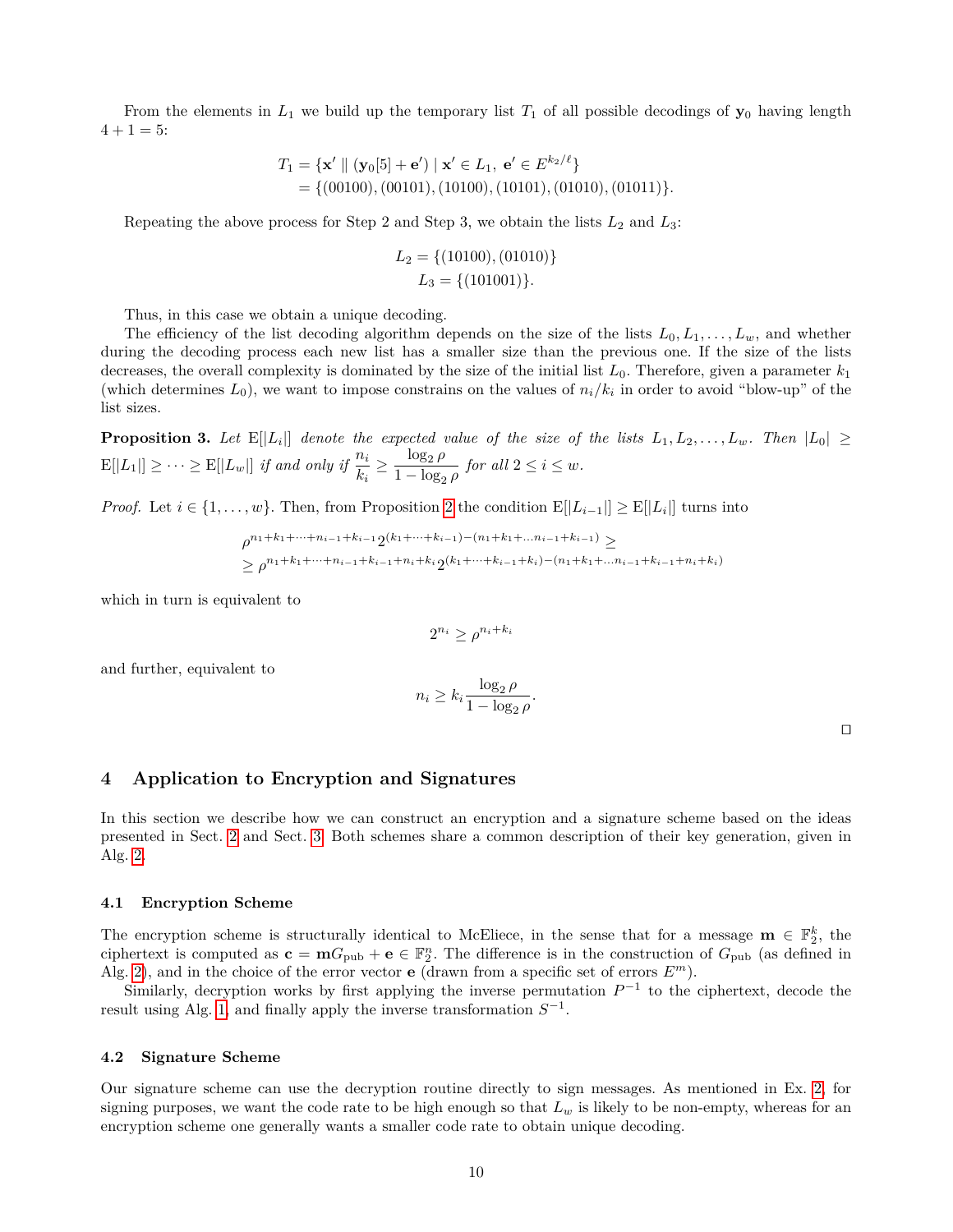#### <span id="page-10-0"></span>**Algorithm 2** Key Generation

**Parameters:** Let  $\ell$  divide  $n, m = n/\ell$  and  $E \subset \mathbb{F}_2^{\ell}$  be an error set of granulation  $\ell$  and density  $\rho$ .

**Key generation:** The following matrices make up the private key:

- $-$  An invertible matrix  $S \in \mathbb{F}_2^{k \times k}$ .
- $-$  A permutation matrix *P* ∈  $\mathbb{F}_2^{n \times n}$  created as follows. Select a permutation *π* on {1, 2, . . . , *m*}, and let *P* be the permutation matrix induced by  $\pi$ , so that for any  $\mathbf{y} = \mathbf{y}_1 \parallel \mathbf{y}_2 \parallel \ldots \parallel \mathbf{y}_m \in (\mathbb{F}_2^{\ell})^m$ :

$$
\mathbf{y}P = \mathbf{y}_{\pi(1)} \parallel \mathbf{y}_{\pi(2)} \parallel \dots \parallel \mathbf{y}_{\pi(m)},
$$
\n(12)

that is, P only permutes the m substrings of **y** of length  $\ell$ .

 $-$  A generator matrix *G* for a binary  $(n, k)$  code of the form  $(5)$ .

**Public key:**  $G_{\text{pub}} = SGP$ .

**Private key:** *S*, *G* and *P*.

#### <span id="page-10-1"></span>**Algorithm 3** Decoding for signatures

**Input:** A vector  $y \in \mathbb{F}_2^n$ , and a generator matrix *G* of the form [\(5\)](#page-7-2).

**Output:** A valid decoding  $\mathbf{s} \in \mathbb{F}_2^k$  of **y**.

#### **Procedure:**

The notation is the same as in Alg. [1,](#page-7-1) with the addition of the variables  $\textsf{ExpLimit}_i \leq \rho^{n_i}$ . The decoding proceeds in two phases:

- **Phase 1:** Find a valid decoding **x**' of **y**<sub>0</sub>[1] with respect to  $B_1$  and **y**<sub>1</sub>. That is, find an **x**'  $\in \mathbb{F}_2^{k_1}$  so that  $\mathbf{x}'B_1 + \mathbf{y}_1 \in E^{n_1/\ell}$ , trying at most  $\textsf{ExpLimit}_1$  candidates. Expand **x**' into at most  $\textsf{ExpLimit}_2$  candidates of length  $k_1 + k_2$  by appending the sum of  $y_0[2]$  with random errors from  $E^{k_2/\ell}$ , until you find a valid decoding with respect to  $B_2$  and  $y_2$  (if no valid candidate can be found, start over with a new initial  $\mathbf{x}'$ ). Continue this process for  $(B_3, \mathbf{y}_3)$ ,  $(B_4, \mathbf{y}_4)$ , ...
- **Phase 2:** Once you have found a candidate that is valid for  $B_1, B_2, \ldots, B_{w-1}$  and  $\mathbf{y}_1, \mathbf{y}_2, \ldots, \mathbf{y}_{w-1}$ , switch to the list-decoding algorithm described in Alg. [1](#page-7-1) for the last block, i.e. for  $i = w - 1$ .

**Return:**  $s \leftarrow L_w$ .

However, for signing, we actually don't need to find all the possible decodings for a certain syndrome  $\mathbf{y} \in \mathbb{F}_2^n$ , as described in Alg. [1;](#page-7-1) we need only one. That is why we need an alternative decoding algorithm that, with very high probability, will find only one decoding.

We now present a randomized decoding algorithm, Alg. [3,](#page-10-1) that is suitable for finding digital signatures. In Sect. [5.3](#page-14-0) we will see further security related justification for this alternative algorithm.

Since Alg. [3](#page-10-1) is a randomized version of the Alg. [1](#page-7-1) we need a condition that guarantees that the signing process will find a signature with high probability.

**Proposition 4.** *Algorithm [3](#page-10-1) produces a signature with probability more than* 1*/*2 *if the following two conditions hold:*

*1.* Explimit<sub>*i*</sub> >  $(2/\rho)^{n_i}$ , for  $1 \le i \le w - 1$ ; 2.  $\rho^{k_w+n_w}2^{-n_w} > 1$ .

*Proof.* 1. In each step of the Alg. [3,](#page-10-1) Phase 1, we need to find a valid extension of the error by picking a valid part of length  $k_i$  and then validating it on the remaining  $n_i$  bits. The probability that the  $n_i$  bits, when the corresponding part of *x* is evaluated, to give a valid error extension is

<span id="page-10-2"></span>
$$
\left(\frac{|E|}{2^l}\right)^{n_i/\ell} = \left(\frac{\rho}{2}\right)^{n_i}
$$

Hence, we need approximately  $\textsf{Explimit}_i \approx (2/\rho)^{n_i}$  tries in order to find a valid error extension.

2. Since the List decoding for producing signatures starts in the last block, the claim follows directly from Proposition [2.](#page-5-1)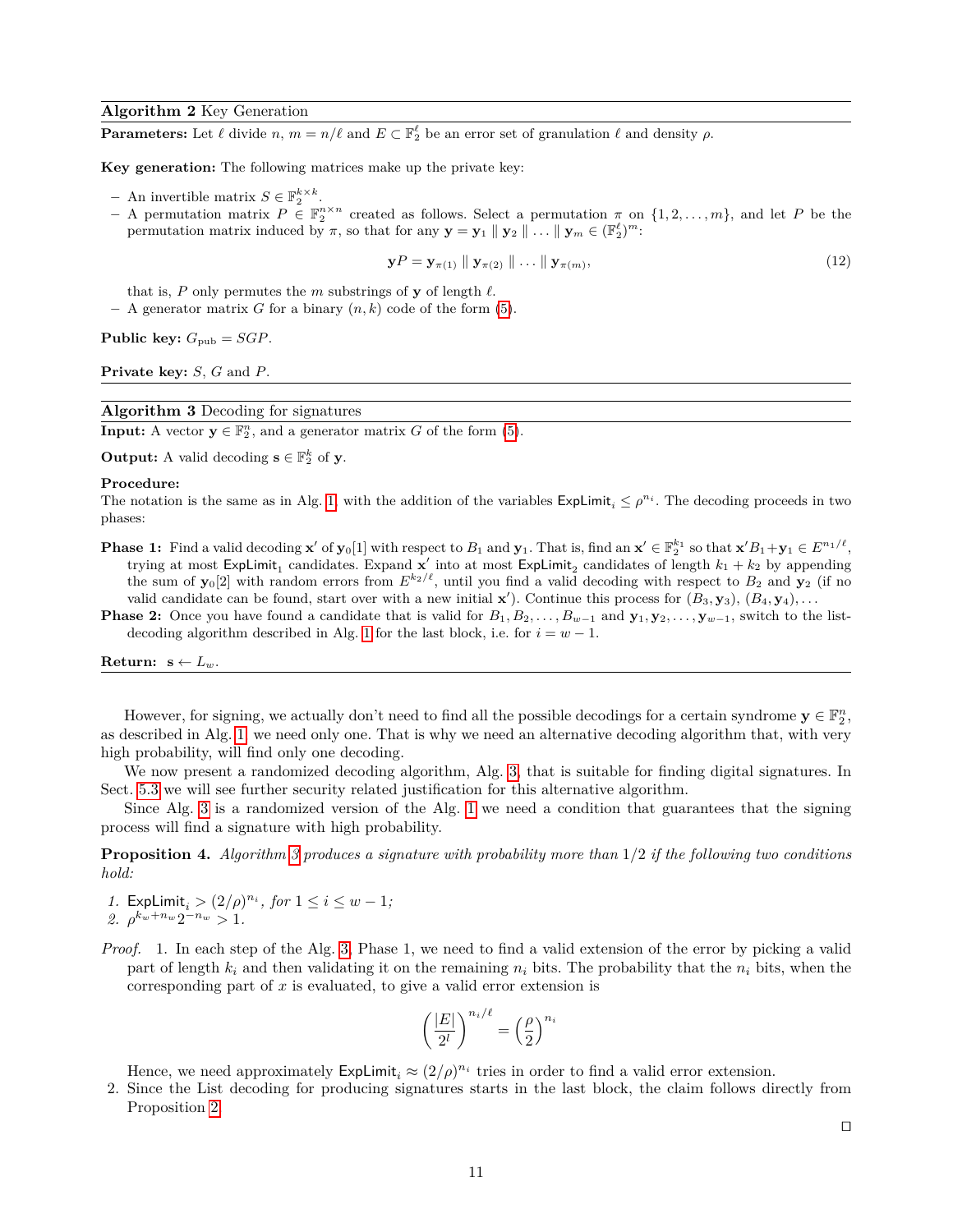<span id="page-11-4"></span><span id="page-11-3"></span>For concreteness, we describe the signing and verification procedures in detail in Alg. [4](#page-11-2) and [5,](#page-11-3) respectively.

<span id="page-11-2"></span>

| <b>Algorithm 4 Signing</b>                                                                                                                   | Algorithm 5 Verification                                                                                                                                                                          |
|----------------------------------------------------------------------------------------------------------------------------------------------|---------------------------------------------------------------------------------------------------------------------------------------------------------------------------------------------------|
| <b>Input:</b> A value $\mathbf{z} \in \mathbb{F}_2^n$ to be signed. The private key S, G and P.                                              | <b>Input:</b> A pair $(\mathbf{z}, \sigma) \in \mathbb{F}_2^n \times \mathbb{F}_2^k$ , and the public key                                                                                         |
| <b>Output:</b> A valid signature $\sigma \in \mathbb{F}_2^k$ , so that $\sigma G_{\text{pub}} + \mathbf{z} \in E^m \subset \mathbb{F}_2^n$ . | $G_{\text{pub}}$ .                                                                                                                                                                                |
| Procedure:                                                                                                                                   | Output:                                                                                                                                                                                           |
| 1. Compute $y = zP^{-1}$ .<br>2. Decode y using Alg. 3, to get a valid decoding s.<br>3. Set the signature $\sigma = sS^{-1}$ .              | $\text{Ver}(\mathbf{z}, \sigma) = \begin{cases} \text{Accept}, & \text{if } \sigma G_{\text{pub}} + \mathbf{z} \in E^m \subset \mathbb{F}_2^n. \\ \text{Reject}, & \text{otherwise.} \end{cases}$ |

## <span id="page-11-0"></span>**5 Security Analysis**

The security of code-based systems relies on the hardness of finding a codeword that is closest to a certain word, given that such a codeword exists. There are two approaches for solving this problem: generic decoding algorithms that assume no knowledge about the structure of the code, and structural attacks that try to exploit the known structure of the code.

#### <span id="page-11-1"></span>**5.1 Information Set Decoding for Error Sets of a Given Density**

The best generic decoding algorithms, when assuming a random code of a given rate and known error set, are based on Information-Set Decoding (ISD). The technique was introduced by Prange [\[41\]](#page-20-21), and later improved several times in the works of Lee and Brickell [\[30\]](#page-20-2), Leon [\[31\]](#page-20-22), Stern [\[44\]](#page-21-0), and many others [\[20,](#page-20-3)[12,](#page-19-2)[35,](#page-20-4)[7\]](#page-19-3).

In essence, the idea behind all ISD algorithms is the following. Find an information set  $\mathcal I$  i.e. an index set of  $k$  columns of the generator matrix  $G$  that form an invertible matrix  $G<sub>I</sub>$ , such that the error vector has a specific error pattern  $e_{\mathcal{I}}$  with respect to  $\mathcal{I}$ . With the error pattern being correctly guessed, we can find the message as  $\mathbf{m} = (\mathbf{c}_I + \mathbf{e}_I) G_I^{-1}$ , where  $\mathbf{c}_I$  is the part of the ciphertext **c** corresponding to the information set *I*. In our case, the error vector is not characterized by its Hamming weight, but by the density of the error set out of which it was drawn. Nevertheless, the idea and techniques of ISD can still be successfully applied with an appropriate adaptation. We call this the *ρISD problem*.

Let an error set  $E_\ell$  of density  $\rho$  and granulation  $\ell$ , with  $m\ell = n$ , be used in the coding process, i.e. the error vector is randomly picked from the set  $E_{\ell}^{m}$ . Note that WLOG we can assume that the "all-zero" error **0** is in  $E_{\ell}$ . Also, for simplicity, we assume that  $\ell$  divides  $k$ . In our adaption of the plain ISD attack we hope that there are no 1's in the part of the error vector corresponding to our chosen information set. In other words, we hope that  $\mathbf{0} \in E_{\ell}$  has been used for all of the  $k/\ell$  blocks corresponding to  $\mathcal{I}$ . (More generally, this can be seen as guessing exactly the  $k/\ell$  errors in  $\mathcal{I}$ , no matter what they actually look like with respect to the Hamming metric.) The probability of success is  $\frac{1}{|E|^{k/\ell}} = \rho^{-k}$ .

Similarly, in our analogue of the Lee-Brickell variant, we allow *p* blocks to have a different error pattern than **0**, so the probability of success is  $\binom{k/\ell}{p}$   $\left(\frac{|E|-1}{|E|}\right)$  $\left(\frac{E|-1}{|E|}\right)^p \left(\frac{1}{|E|}\right)^{k/\ell-p} = \binom{k/\ell}{p} \frac{\left(\rho^{\ell}-1\right)^p}{\rho^k}.$ 

Similar adaptions to our setting can be made for all the various variants of ISD as follows.

Let *ρISDV AR* denote the complexity of some variant of the ISD algorithms adapted to error sets of density  $\rho$ . Then as usual, we can write:

$$
\rho ISD_{VAR} = \rho Pr_{VAR}^{-1} \cdot \rho Cost_{VAR}
$$

where  $\rho Pr_{VAR}$  is the probability of success of one iteration of the algorithm, and  $\rho Cost_{VAR}$  denotes the cost of each of the iterations. We summarize the results of adapting several ISD variants in the following theorem.

**Theorem 2.** *The probability of success of one iteration and the cost of one iteration of the Lee-Brickell variant, Stern variant, Finiasz-Sendrier variant, Bernstein-Lange-Peters variant, May-Meurer-Thomae variant and Becker-Joux-May-Meurer variant adapted to error sets of density ρ are given in Table [1.](#page-12-1)*

*Proof (sketch).* We first note that all the parameters and the strategy used in the presented variants *ρISDV AR* is the same as in the original algorithms *ISDV AR*. The main difference is in the probability of success and the size of the constructed lists.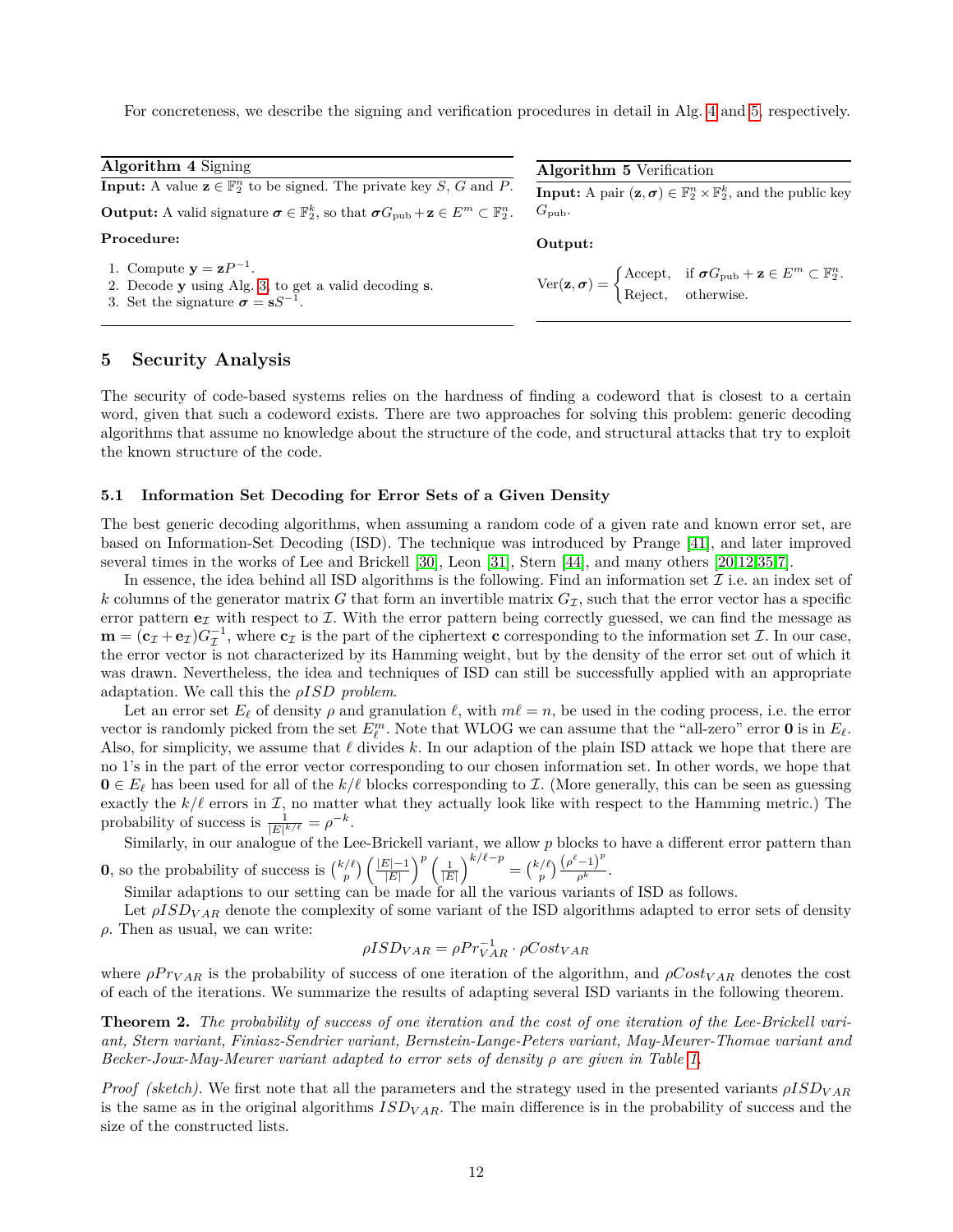<span id="page-12-2"></span>In the original variants, one allows a certain amount of errors to appear in the coordinates indexed by the information set  $\mathcal I$  in a specific pattern. Also, a specific number of errors is allowed on certain coordinates outside I. Each and every new algorithm uses different pattern, carefully chosen in order to increase the probability of having such a particular pattern compared to previous variants.

Without loss of generality, let k be the size of some fixed portion of the coordinates. From the discussion at the beginning of the section, we see that unlike in the standard *ISDV AR*, in *ρISDV AR* the probability of "guessing" the pattern in  $p$  blocks does not depend on  $n$ , or the structure of the error vector outside the fixed coordinates. It is always given by  $\left(\frac{\tilde{k}/\ell}{p}\right) \frac{\left(\rho^{\ell}-1\right)^p}{\rho^{\tilde{k}}}$ . This probability can be used to compute the probability of any of the variants.

Now, assuming that the pattern is correctly guessed, one forms one or more lists of size *p* subsets of the fixed coordinates, in order to match a computed tag to another, using plain or collision type of matching. In our case, the number of such subsets is given by  $\binom{\tilde{k}/\ell}{p}$   $(\rho^{\ell} - 1)^p$ , where  $\binom{\tilde{k}/\ell}{p}$  is the number of size *p* subsets of blocks of length  $\ell$ , and  $(\rho^{\ell} - 1)$  is the number of possible error patterns inside a block where we allow to have not guessed the pattern. Using this formula we can compute the size of the created lists in the algorithms of all variants. The particular details are left to the reader.

<span id="page-12-1"></span>**Table 1.** Complexity of ISD variants adapted to error sets of density *ρ*. *CostGauss* denotes the complexity of Gaussian elimination. The meaning of the optimizing parameters in each of the formulas below can be found in [\[30,](#page-20-2)[44,](#page-21-0)[20,](#page-20-3)[12,](#page-19-2)[35,](#page-20-4)[7\]](#page-19-3).

| Variant   | $\rho Pr_{VAR}$                                                                         | $\rho Cost_{VAR} - Cost_{Gauss}$                                                                                                                                                             |
|-----------|-----------------------------------------------------------------------------------------|----------------------------------------------------------------------------------------------------------------------------------------------------------------------------------------------|
| LB        | $\binom{k/\ell}{n}\frac{(\rho^{\ell}-1)^p}{\rho^k}$                                     | $\binom{k/\ell}{n}(\rho^{\ell}-1)^p p n$                                                                                                                                                     |
| $\cal ST$ | $\left(\frac{k/2\ell}{n}\right)^2 \frac{(\rho^{\ell}-1)^{2p}}{e^{k+\lambda}}$           | $2\lambda pL + 2pn\frac{L^2}{2\lambda}, \quad L = {k/2\ell \choose n}(\rho^{\ell} - 1)^p$                                                                                                    |
| FS        | $\left(\frac{(k+\lambda)/2\ell}{p}\right)^2 \frac{(\rho^{\ell}-1)^{2p}}{e^{k+\lambda}}$ | $2\lambda pL + 2pn\frac{L^2}{2\lambda}, \quad L = \binom{(k+\lambda)/2\ell}{p}(\rho^{\ell}-1)^p$                                                                                             |
| BLP       | $\binom{k/2\ell}{n}^2\binom{\lambda_1/\ell}{q}\binom{\lambda_2/\ell}{q}$                | $\binom{k/2\ell}{n}(\rho^{\ell}-1)^{p}2(\lambda_1+\lambda_2)p+\binom{k/2\ell}{n}\left(\binom{\lambda_1/\ell}{q}+\binom{\lambda_2/\ell}{q}\right)(\rho^{\ell}-1)^{p+q}(\lambda_1+\lambda_2)q$ |
|           | $\frac{(\rho^{\ell}-1)^{2p+2q}}{e^{k+\lambda_1+\lambda_2}}$                             | $+\frac{\binom{k/2\ell}{p}^2\binom{\lambda_1/\ell}{q}\binom{\lambda_2/\ell}{q}(\rho^{\ell}-1)^{2p+2q}}{2^{k+1}2^{2p}}2(p+q)n$                                                                |
| MMT       | $\left(\frac{(k+\lambda)/2\ell}{n}\right)^2 \frac{(\rho^{\ell}-1)^{2p}}{2k+\lambda}$    | $2\lambda_2 pL + (2n + \lambda - \lambda_2)p\frac{L^2}{2\lambda_2} + p n \frac{L^4}{2\lambda_1 + \lambda_2}, \quad L = \frac{((k+\lambda)/2\ell)}{n/2}(\rho^{\ell} - 1)^{p/2}$               |
| BJMM      | $\binom{(k+\lambda)/\ell}{p} \frac{(\rho^{\ell}-1)^p}{\rho^{k+\lambda}}$                | $4Pr_{coll}^{-4}p_2\left(L_3\log_2R_2+n\frac{L_3^2}{R_2}\right)+2n\left(p_1\frac{L_2^2R_2}{R_1}+p\frac{L_1^2R_1}{2\lambda}\right),$                                                          |
|           |                                                                                         | $Pr_{coll} = \binom{(k+\lambda)/2\ell}{p_2/2}^2 \binom{(k+\lambda)/\ell}{p_2}^{-1}, p_i = \frac{p_{i-1}}{2} + \epsilon_i, i = 1, 2, p_0 = p,$                                                |
|           |                                                                                         | $L_i = \binom{(k+\lambda)/2\ell}{n} (\rho^{\ell}-1)^{p_i}, i=1,2, \quad L_3 = \binom{(k+\lambda)/2\ell}{n} (\rho^{\ell}-1)^{p_2/2},$                                                         |
|           |                                                                                         | $R_i = {p_{i-1} \choose p_{i-1}/2} { (k+\lambda)/\ell - p_{i-1} \choose \epsilon_i} (\rho^{\ell} - 1)^{\epsilon_i}, i = 1, 2, p_0 = p$                                                       |

 $\Box$ 

In Table [2](#page-13-0) we state concrete complexities of the various adaptions for the concrete parameters  $\ell = 2$  and  $\rho = 3^{1/2}$ , when  $k = 256$  or  $k = 512$ .

#### <span id="page-12-0"></span>**5.2 Modelling** *ρ***ISD using Polynomial System Solving**

In this part we describe how the *ρISD* problem can be modeled as the Polynomial System Solving (PoSSo) problem. PoSSo is the problem of finding a solution to a system of polynomial equations over some field.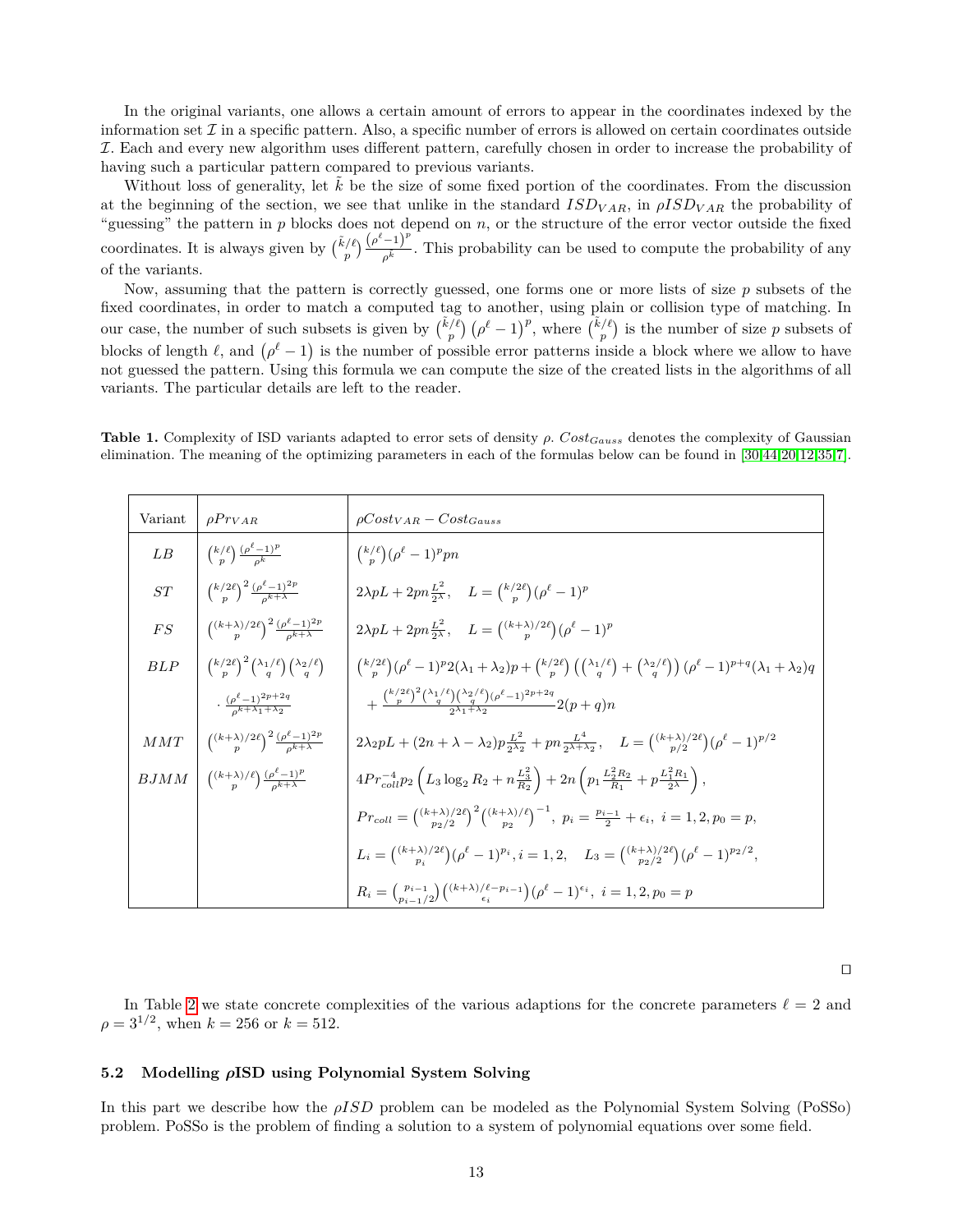**Table 2.** Complexity of ISD variants for  $\ell = 2$ ,  $\rho = 3^{1/2}$  when  $k = 256$  and  $k = 512$ .

<span id="page-13-0"></span>

| $\rm Variant$ | LВ        | SТ        | FS   | BLP       | MMT       | BJMM      |
|---------------|-----------|-----------|------|-----------|-----------|-----------|
| $k = 256$     | $2^{212}$ | $2^{197}$ | 2186 | $2^{186}$ | $2^{146}$ | $2^{123}$ |
| $k = 512$     | $2^{416}$ | 2381      | 2356 | 2356      | 279       | 226       |

Given a public generator matrix  $G_{\text{pub}}$  and a ciphertext **c**, we can form *n* linear equations

$$
G_{\rm pub} + \mathbf{y} = \mathbf{c},
$$

where **x** denotes the *k* unknown bits of the message, and **y** is the *n*-bit unknown error. Clearly, we don't have enough equations to find the correct solution efficiently. However, from the known structure of the error vector we can derive additional equations of higher degree that describe exactly the error set. If we denote these equations as  $P(y) = 0$ , then a solution of the system

<span id="page-13-1"></span>
$$
\mathbf{x}G_{\text{pub}} + \mathbf{y} = \mathbf{c}
$$
  
 
$$
P(\mathbf{y}) = 0
$$
 (13)

will give the same solution for the message and the error vector as the decoding algorithm with the knowledge of the private key.

We emphasize that any error set can be described by a system of equations, including the set of errors of a bounded weight used in the McEliece system. The efficiency of this approach strongly depends on the error structure.

*Remark 2.* Note that, in order for a choice of error set to be secure, the set of polynomials *S* used to define it should not contain any linear polynomials (nor be isomorphic to a such a set). Without this restriction, the system in [\(13\)](#page-13-1) becomes easily solvable.

Furthermore, it is possible to introduce an optimization parameter in the form of a guess of some of the errors, or a guess of linear equations for the errors. In what follows we present the modeling of an error set of density  $\rho = 3^{1/2}$  and granulation  $\ell = 2$ .

Let  $E_\ell$  be an error set of density  $\rho = 3^{1/2}$  and granulation  $\ell = 2$ . Without loss of generality, we can assume that  $E_{\ell} = \{(00), (01), (10)\}$ . Let  $(e_1, e_2) \in E_{\ell}$ . Then, the equation  $e_1e_2 = 0$  describes completely the error set  $E_{\ell}$ . Hence, the system [\(13\)](#page-13-1) turns into:

$$
(x_1, \dots, x_k)G_{\text{pub}} + (y_1, \dots, y_n) = \mathbf{c}
$$

$$
y_1 y_2 = 0
$$

$$
\dots
$$

$$
y_{n-1} y_n = 0
$$

The system can be easily transformed to the following form:

<span id="page-13-2"></span>
$$
A_1(x_1,...,x_k)A_2(x_1,...,x_k) = 0
$$
  
...  

$$
A_{n-1}(x_1,...,x_k)A_n(x_1,...,x_k) = 0
$$
 (14)

where  $A_i$  are some affine expressions in the variables  $x_1, \ldots, x_k$ .

We can introduce an optimization parameter *p* as follows. Suppose we have made a correct guess that the equation  $y_{2t-1} + y_{2t} = b_t, b_t \in \{0, 1\}$  holds for *p* pairs  $(y_{2t-1}, y_{2t})$  of coordinates of the error vector. Adding these *p* new equations to the system reduces the complexity of solving it. Note that it is enough to correctly guess *k* equation to obtain a full system of *k* unknowns. The probability of making the correct guess is  $Pr = (2/3)^p$ . Under the natural constrain  $0 \leq p \leq k$ , we can roughly estimate the complexity to

$$
Comp = (3/2)^p \cdot \left( \binom{k-p}{Dreg_{k-p}} + p \right)^{\omega}
$$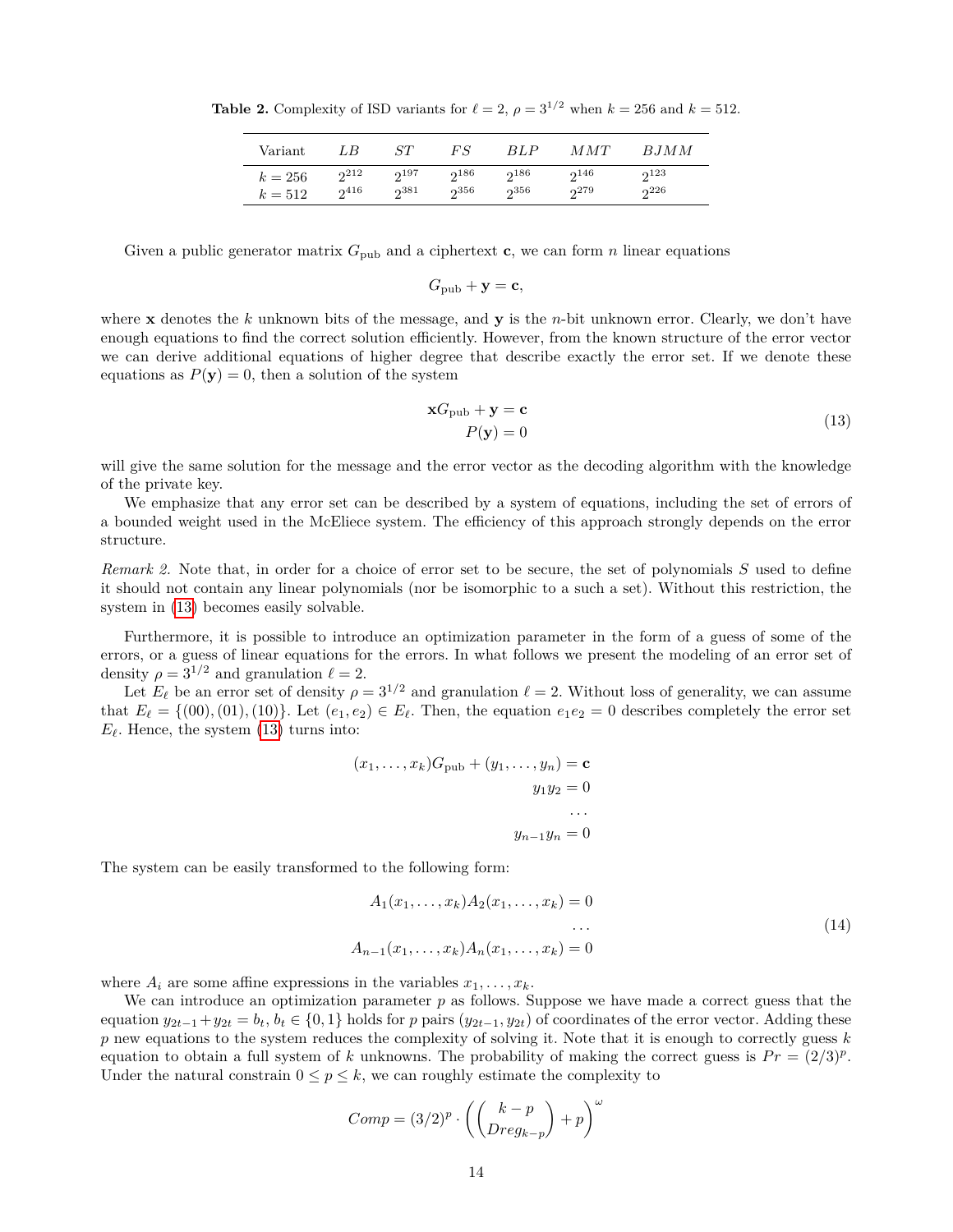<span id="page-14-2"></span>where  $Dreg_{k-p}$  denotes the degree of regularity of a system of  $k-p$  variables of the form [\(14\)](#page-13-2).

We performed some experiments using the *F*<sup>4</sup> algorithm [\[19\]](#page-20-23) implemented in MAGMA [\[34\]](#page-20-24), and based on rather conservative projections of the degree of regularity, we give the following table with a rough estimate of the lower bound of the complexity.

| k.  | Complexity |
|-----|------------|
| 128 | $2^{84}$   |
| 256 | $2^{152}$  |
| 512 | $2^{237}$  |

**Table 3.** Estimated complexity of solving  $\rho ISD$  using the  $F_4$  algorithm for  $\ell = 2$ ,  $\rho = 3^{1/2}$ .

#### <span id="page-14-0"></span>**5.3 Distinguishing Attacks**

A distinguishing attack on our scheme, will in essence try to recover a decomposition of the public key  $G_{\text{pub}}$ into  $G_{\text{pub}} = S' G' P'$ , where G' has a shape similar to that of [\(5\)](#page-7-2). We emphasize that the attacker does not have to recover  $G$  exactly, but rather a similar  $G'$ . Once  $G'$  is obtained, the attacker can try to perform decoding as the normal user. The complexity of the message recovery will depend on the level of structural similarity of obtained equivalent key  $G'$  with the original key  $G$ .

Let  $\left[\frac{n}{\ell}\right]$  denote the set  $\{1, 2, \ldots, \frac{n}{\ell}\}\$ , and for  $\mathcal{I} \subset \left[\frac{n}{\ell}\right]$  denote by  $(G_{\text{pub}})_{\mathcal{I}}$  the  $|\mathcal{I}|$  corresponding blocks of  $\ell$ columns picked from  $G_{\text{pub}}$ . Further, let  $K_i = k_1 + \cdots + k_i$  and  $N_i = K_i + n_1 + \ldots + n_i$ . We partition the public key as  $G_{\text{pub}} = (G'_X \ G'_Y)$ , where the submatrices  $G'_X$  and  $G'_Y$  have dimension  $k \times n_X$  and  $k \times n_Y$  respectively and initially  $n_X = 0$  and  $n_Y = n$ .

*Step 1.* The crucial idea is to notice that there exist submatrices of blocks of columns that have smaller rank than expected. Let  $\mathcal{I}_1$  denote the coordinate set of  $\lceil \frac{K_t}{\ell} + 1 \rceil$  randomly selected blocks of columns from  $G_{\text{pub}}$ , where  $1 \leq t \leq w$  is an optimization parameter. This parameter t allows us to find the best choice of the set  $\mathcal{I}_1$ that gives the lowest complexity of the attack. For a random matrix we would expect, with high probability, that  $rank(G_{pub})_{\mathcal{I}_{1}} = K_{t} + \ell$ . However, due to the structure of *G*, we hope to find columns such that:

$$
rank(G_{pub})_{\mathcal{I}_1} < K_t + \ell. \tag{15}
$$

After finding such an  $\mathcal{I}_1$ , we set  $G'_X \leftarrow (G_{\text{pub}})_{\mathcal{I}_1}$  and  $G'_Y \leftarrow (G_{\text{pub}})_{\lfloor \frac{n}{\ell} \rfloor \setminus \mathcal{I}_1}$ .

*Step 2.* After Step 1 is finished, we perform a greedy selection among the remaining column blocks, incrementally expanding  $G'_{X}$  (and simultaneously shrinking  $G'_{Y}$ ) with the blocks that give the minimum rank (of  $G'_X$ ), until rank $(G'_X) = k$ . That is, we pick single block column sets  $\mathcal{I}_2 \subset \left[\frac{n}{\ell}\right] \setminus \mathcal{I}_1$ ,  $\mathcal{I}_3 \subset \left[\frac{n}{\ell}\right] \setminus \mathcal{I}_1 \cup \mathcal{I}_2$ , *...*, so that the ranks of  $G'_X \leftarrow (G_{pub})_{\mathcal{I}_1, \mathcal{I}_2, G'_X} \leftarrow (G_{pub})_{\mathcal{I}_1, \mathcal{I}_2, \mathcal{I}_3}, \ldots$ , are minimal.

*Step 3.* Since  $1 \le t < w$ , the steps so far will distinguish the union of the columns of the matrices  $B_{t+1}, \ldots, B_w$ and the  $k_{t+1} + \cdots + k_w$  columns from  $I_k$ . This is not enough to distinguish the code, as t can be close to w. Hence we need to repeat the Steps 1 and 2 for the smaller code composed of the remaining non-distinguished columns.

*Step 4*. In the last step, we recover the matrices  $P'$  and  $S'$ . Let  $P'^{-1}$  denote the permutation matrix corresponding to the columns selected during Steps 2, i.e.:

<span id="page-14-1"></span>
$$
G' = G_{\text{pub}} P'^{-1} = (G'_X \ G'_Y) = ((G_{\text{pub}})_{\mathcal{I}_1, \dots, \mathcal{I}_{n/\ell}} \ (G_{\text{pub}})_{\left[\frac{n}{\ell}\right] \setminus \bigcup_i \mathcal{I}_i}\ ).
$$
\n
$$
(16)
$$

The *G'* in [\(16\)](#page-14-1) has an "internal" block structure, of  $\frac{n}{\ell}$  blocks. Still, it is not of the form as the matrix in [\(5\)](#page-7-2), since it it does not have the step-wise structure with zeroes below each block. However, by performing some elementary row operations on  $G'$  we can get it into the right form which allows decoding.

Note that the  $G'$  found by the above process is not in systematic form as is the matrix in  $(5)$ . It can be brought to form [\(5\)](#page-7-2) using a standard procedure for obtaining the systematic form, having in mind that only block column operations are allowed.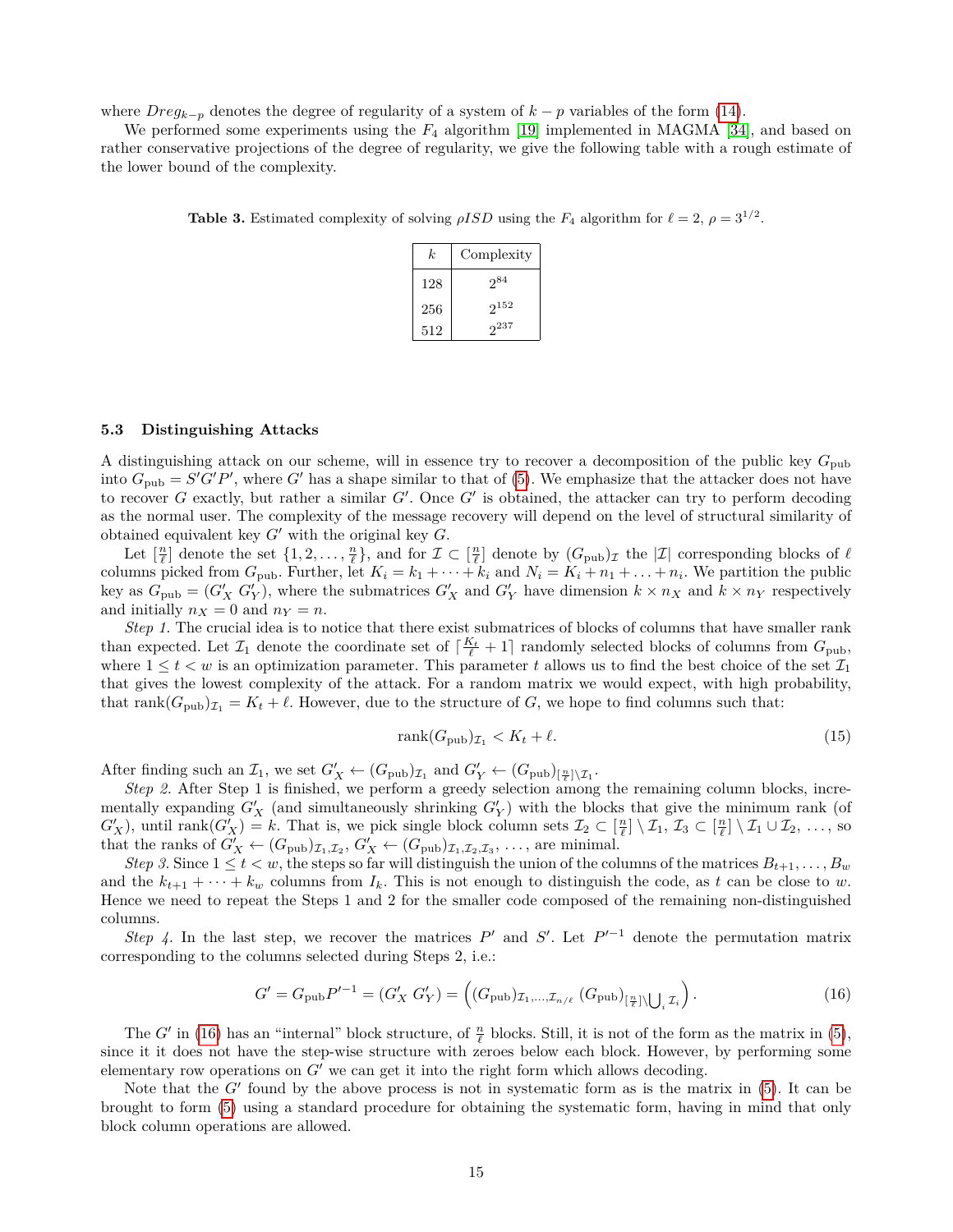*Remark 3.* A distinguishing attack can also be performed on the generator matrix of the dual code, since it also has a stepwise structure. The procedure described above will be the same, but the roles of the parameters *k<sup>i</sup>* and  $n_i$  will be interchanged as follows  $k_1 \mapsto n_w, \ldots, k_w \mapsto n_1, n_1 \mapsto k_w, \ldots, n_w \mapsto k_1$ .

The following theorem estimates the complexity of the distinguishing attack.

<span id="page-15-0"></span>**Theorem 3.** *The complexity of the distinguishing attack is the minimum of the attacks on the code and the dual code, i.e.,*

$$
Dist = min\{Pr_{rank}^{-1} \cdot Cost, \ Pr_{rankD}^{-1} \cdot Cost_D\} \tag{17}
$$

where  $Cost = k(K_t + \ell)^{\omega - 1}$ ,  $Cost_D = (n - k)(N_t + \ell)^{\omega - 1}$ ,  $\omega$  is the linear algebra constant, and

<span id="page-15-1"></span>
$$
Pr_{rank} = {n/\ell - (K_t/\ell + 1) \choose N_t/\ell - (K_t/\ell + 1)} {n/\ell \choose N_t/\ell}^{-1}, \quad Pr_{rankD} = {n/\ell - ((N_t - K_t)/\ell + 1) \choose N_t/\ell - ((N_t - K_t)/\ell + 1)} {n/\ell \choose N_t/\ell}^{-1}.
$$
 (18)

*Proof.* We will evaluate the complexity of the attack on the generator matrix of the code. The attack on the dual code is analogous.

First of all, lets emphasize that Step 1 has the biggest complexity, so we can WLOG omit the other steps from our complexity estimation.

First, let's consider a more general strategy of choosing in the attack. Suppose we first choose  $m/\ell$  blocks,  $K_t < m < n$  out of the possible  $n/\ell$  in the hope that, among them there are  $K_t/\ell + 1$  blocks with smaller rank than  $K_t + \ell$ . The probability of this to happen is

$$
Pr_m = {m/\ell \choose K_t/\ell+1} {n/\ell-m/\ell \choose N_t/\ell - (K_t/\ell+1)} {n/\ell \choose N_t/\ell}^{-1}
$$
\n(19)

Suppose the choice was made correctly. Now the cost of finding the  $K_t/\ell+1$  blocks of smaller rank among the  $m/\ell$  is

$$
Cost_m = {m/\ell \choose K_t/\ell+1} \cdot Cost_{rank}
$$

Hence, the total amount of work is

$$
Dist_m = Pr_m^{-1} \cdot Cost_m = {n/\ell \choose N_t/\ell} {n/\ell - m/\ell \choose N_t/\ell - (K_t/\ell + 1)}^{-1} \cdot Cost_{rank}
$$

Since  $m/\ell \geq (K_t/\ell + 1)$ , the minimum complexity is obtained for  $m = K_t/\ell + 1$ . From here we get that

$$
Pr_{K_t/\ell+1} = Pr_{rank} = \binom{n/\ell - (K_t/\ell+1)}{N_t/\ell - (K_t/\ell+1)} \binom{n/\ell}{N_t/\ell}^{-1}
$$
\n(20)

and

$$
Cost_{K_t/\ell+1} = Cost_{rank}
$$

The rank computation takes approximately  $Cost_{rank} = k(K_t + \ell)^{\omega-1}$  operations, where  $\omega$  is the linear algebra constant.

As we said, the same strategy applies for the dual code, for which instead of  $K_t$  we have  $N_t - K_t$ . Now the claim follows directly.

The parameter *t* is an optimization parameter for the attack, and its optimal value depends strongly on the chosen parameters. We should note that, for the sets of parameters that we use, because of the nature of the curve of the complexity for different  $K_t$ , the best strategies are always for either  $t = 1$  or  $t = w - 1$ .

We have noticed that the best complexity of the attack is achieved when the optimization parameter *t* is either 1 or  $w - 1$ .

*Remark 4.* We emphasize that the generator matrix of *any* linear (*n, k*) code can be transformed to the form [\(5\)](#page-7-2) using the attack described above. Since the size of the  $K_i$  is not known, one would use a trial-and-error approach, starting from some chosen small *K*1, and slowly increasing its value, until a smaller rank than expected is distinguished. The size of the obtained *K*<sup>1</sup> depends on the code, and for randomly selected code it is expected to depend on the dimension *k*.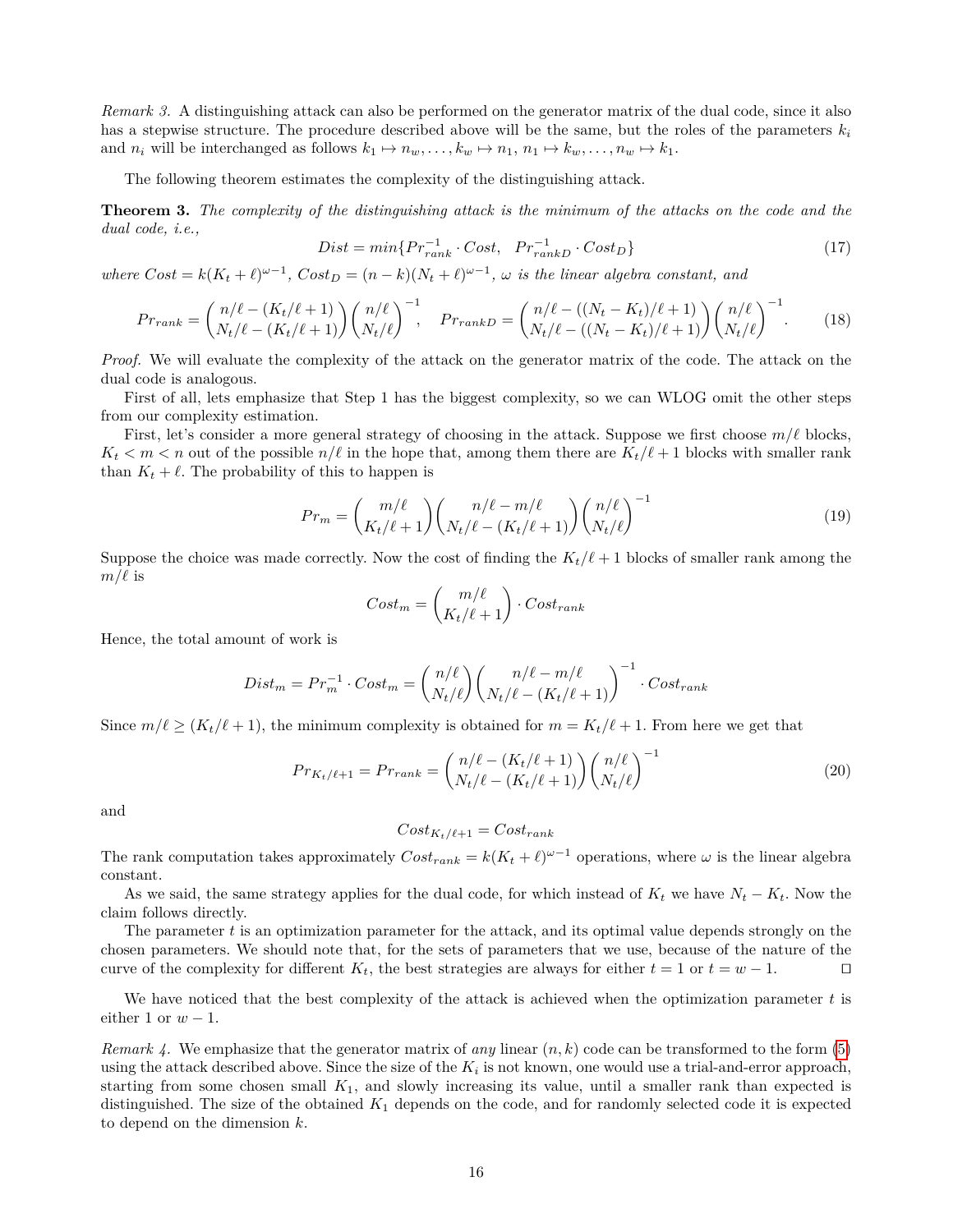### <span id="page-16-4"></span><span id="page-16-0"></span>**5.4 Cheap Distinguishing Attacks With Expensive Recovery/Forgery**

Here we describe two distinguisher attacks, having relatively small complexity. As in the previous analysis, these distinguishers lead to recovery of an alternative private key. However, the complexities of decoding or signature forgery with these recovered private keys are very expensive, i.e. infeasible.

**Attack on the encryption scheme:** Denote by C the  $(n, k)$  code of the generator matrix G in [\(5\)](#page-7-2), and by  $\mathcal D$  the dual  $(n,r)$  code of C. Up to a permutation of coordinates, the code  $\mathcal D$  admits a subcode spanned by the  $n_1 \times r$  matrix  $A = [B_1^T \mid I_d \mid 0 \dots 0]$ , where  $I_d$  is the identity matrix, and  $B_1^T$  is the transpose of the block  $B_1$ in *G*. Matrix *A* has  $n - n_1 - k_1$  columns of zeros in its rightmost positions. These positions can be ignored as far as we consider codewords obtained by combining the rows of *A*. Consequently, the minimum distance of D is not greater than the minimum distance of the  $(n_1 + k_1, n_1)$  code spanned by  $[B_1^T | I_d]$ . Note that a random  $(n_1 + k_1, n_1)$  linear binary code has an expected minimum distance  $d_{min}$  which equals the Gilbert—Varshamov bound [\[6\]](#page-19-16):

$$
d_{min} = (n_1 + k_1) \cdot \delta_{GV} \left(\frac{n_1}{n_1 + k_1}\right),\tag{21}
$$

where  $\delta_{GV} \leq \frac{1}{2}$  is the relative Gilbert–Varshamov (GV) distance of a code having rate R. It is defined as being the root of  $F(x) = H_2(x) - 1 + R$ , where  $H_2(x)$  is the binary entropy function. Thus, the dual codes  $\mathcal D$  of our scheme will have a minimum distance of  $d_{min} = (n_1 + k_1) \cdot \delta_{GV}(\frac{n_1}{n_1 + k_1})$ , instead of  $d_{min,rand} = n \cdot \delta_{GV}(\frac{r}{n})$ .

In Sect. [6](#page-17-0) and Appx. [A](#page-22-0) we consider a wide range of choices for the parameters *n*, *k*, *n<sup>i</sup>* and *k<sup>i</sup>* . For the dual codes, we can approximate the cost of finding a word of weight *dmin* for these choices, by applying Stern's algorithm [\[44\]](#page-21-0):

<span id="page-16-2"></span>
$$
Cost_{n,r,d_{min}} \approx 2^{a_0 + a_1 n + a_2 r + a_3 d_{min} + a_4 n d_{min} + a_5 n k + a_6 k d_{min} + a_7 d_{min}^2},
$$
\n
$$
(22)
$$

where  $a_0 = 20.0482$ ,  $a_1 = 0.00519929$ ,  $a_2 = 0.0019762$ ,  $a_3 = 0.31586$ ,  $a_4 = -0.000211907$ ,  $a_5 = -1.15349 \times 10^{-6}$ ,  $a_6 = 0.000536886$  $a_6 = 0.000536886$  $a_6 = 0.000536886$  and  $a_7 = 0.00610952$ .<sup>6</sup>

For example, let us consider the code defined by  $(n, k) = (7590, 1278), w = 155, K = (46, 8, 8, \ldots, 8),$  $N = (32, 32, \ldots, 32, 1384)$ , with dual code (7590, 6312). Since  $n_1 = 32$  and  $k_1 = 46$ , a random binary  $(n_1 +$  $k_1, n_1$  = (78, 32) linear code would be expected to have a minimum distance of 12. From the approximation in [\(22\)](#page-16-2), we have that finding a word of weight 12 in the binary code (7590, 6312) is going to cost around  $2^{43}$ binary operations.

Now, the main question is: *How good is the equivalent key that the attacker can get from this distinguisher?*

We answer this question with the following analysis. Let  $\mathbf{w} \in \mathbb{F}_2^n$  be the codeword of weight  $d_{min}$  that was obtained with the above distinguishing method against the dual code with parameters (*n, r*). Note that the support of **w** (non-zero coordinates) is dispersed among *n* columns. In order to build an equivalent key  $G'$  with a stepwise form similar to that of *G* in [\(5\)](#page-7-2), the attacker needs to process the whole first block *B*<sup>1</sup> of *G* by calling the distinguisher  $n_1$  times and finding codewords with weight  $d_{min}$ . The total size of the obtained support in this phase determines the value  $k'_1$  in the equivalent key  $G'$  and is crucial for the complexity of decoding with  $G'$ . The maximal value for  $k'_1$  is  $n_1d_{min}$ , and a lower bound is given in [\(23\)](#page-16-3) (modeled as the expected number of non-zero coordinates in a vector of *n* coordinates with an equiprobable dispersion of  $n_1 d_{min}$  ones; and reduced by  $n_1$ , corresponding to the  $I_d$  part in  $A$ ):

<span id="page-16-3"></span>
$$
k_1' = n - \frac{(n-1)^{n_1 d_{min}}}{n^{n_1 d_{min}-1}} - n_1.
$$
\n(23)

Consequently, the decoding procedure using *G*<sup>*i*</sup> will have a complexity of around  $O(3^{\frac{k'_1}{2}})$  operations.

For the  $(n, k) = (7590, 1278)$  code considered in the example above, this cheap distinguishing attack will need around  $\approx 2^{246}$  operations just for the start of the decoding procedure.

<span id="page-16-1"></span><sup>6</sup> We note that it is possible to get slightly better distinguishing complexities with the BJMM algorithm [\[7\]](#page-19-3) but it was harder for us to obtain a closed approximation formula as [\(22\)](#page-16-2) since in [\[7\]](#page-19-3) the analysis is for another fixed weight value of *dmin*.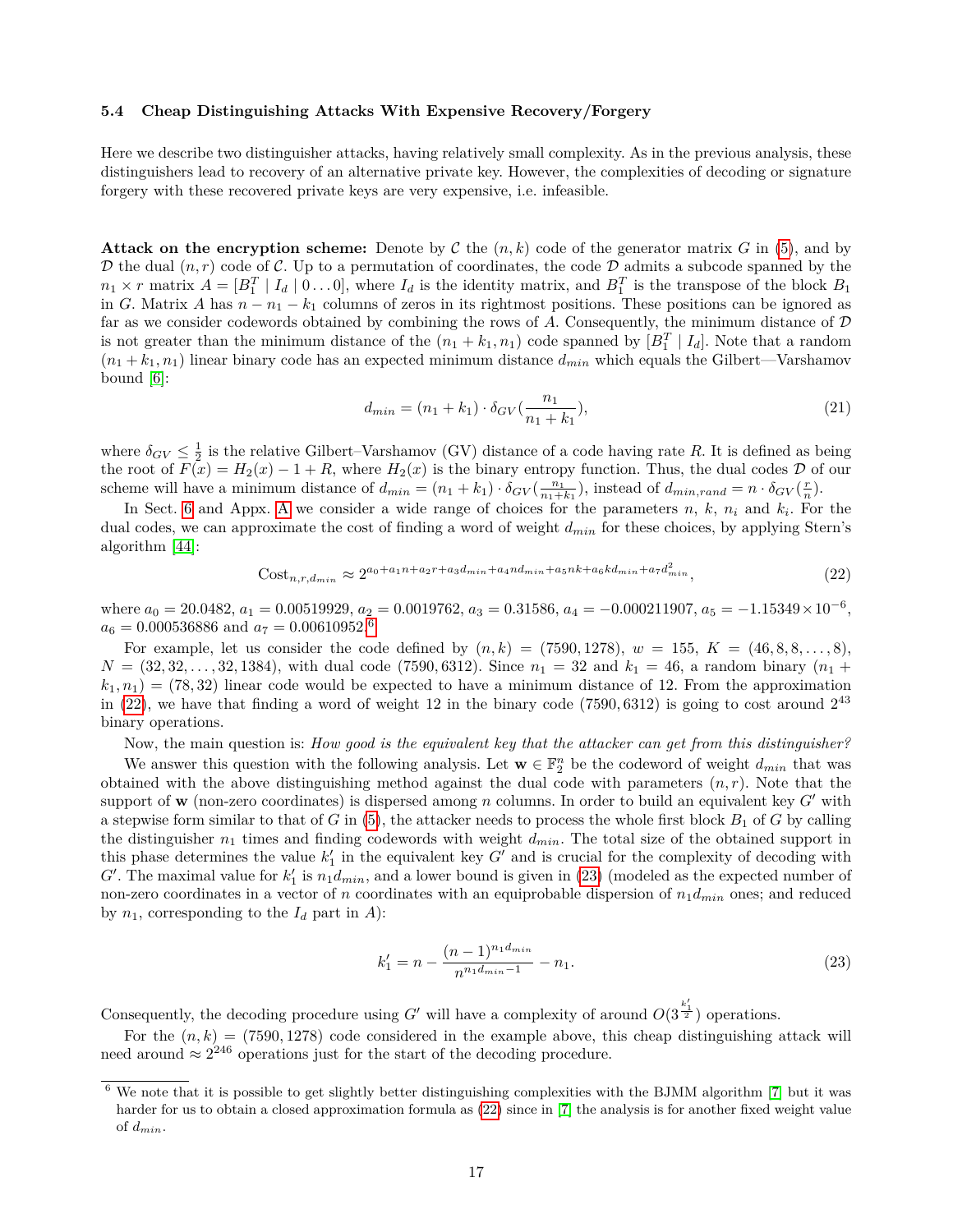<span id="page-17-4"></span>**Attack on the signature scheme:** Someone can apply the key recovery attack described in [\[29\]](#page-20-18) for the signature scheme based on convolutional codes described in [\[33\]](#page-20-17). In the first look, this makes sense, since someone can see the similarities between our scheme and the scheme in [\[33\]](#page-20-17). However, there are two crucial differences that makes this attack infeasible:

- 1. The structure of the secret key [\[33\]](#page-20-17) is such that for its decoding, direct decoding techniques for convolutional codes in the Hamming metrics are applied. On the other hand, we do not use the Hamming metrics in our codes, but a metrics that involves granularity with a density  $\rho = 3^{1/2}$ . Consequently, the recovered equivalent key by the attack described in [\[29\]](#page-20-18) will not meet the conditions described in Proposition [3](#page-9-3) or in Proposition [4.](#page-10-2) That will make the recovered equivalent key useless for performing feasible list-decoding.
- 2. The authors of the attack paper [\[29\]](#page-20-18) suggest at the end of their work that the scheme in [\[33\]](#page-20-17) can become resistant to their key recovery attack if they add additional random code et the end of their code in lengths of around 140 bits. Interestingly, our codes for signatures have already that random part at the end of the code.

Finally, we emphasize that in many public-key schemes, distinguishing a public-key from random is not considered an attack nor a flaw. This is the case with our scheme too. It would become an attack if the distinguisher leads to the recovery of a private key that facilitates efficient decryption.

## <span id="page-17-0"></span>**6 Choosing Parameters**

One important issue with any cryptographic primitive is its efficiency for a given level of claimed security. For public-key primitives, this can be examined by analyzing the sizes of the private and public key, and the number of operations necessary for encryption, decryption, signing and verification.



<span id="page-17-3"></span><span id="page-17-2"></span><span id="page-17-1"></span>**Fig. 5.** Comparison between the complexity of decoding and the distinguishing attacks for encryption and signature. Dashed horizontal lines denote three security levels:  $2^{80}$ ,  $2^{96}$  and  $2^{128}$ .

From the analysis in Sect. [5.3](#page-14-0) we have chosen a set of eight parameters for encryption and nine parameters for signatures, with security levels in the range of  $2^{80} - 2^{128}$  (actually slightly above  $2^{128}$ ) according to Thm. [3.](#page-15-0) The full description of the proposed parameters are in Appx. [A.](#page-22-0) In Fig. [5](#page-17-1) we plot comparative curves for the complexities of decoding and the complexities of the distinguishing attacks on the code and its dual.

Fig. [6](#page-18-1) illustrates how the complexities in Fig. [5a](#page-17-2) were calculated, by considering the fifth data point in the graph, representing a (800*,* 4840) code suitable for encryption. By examining all possible values of the attack parameter *K<sup>t</sup>* we find that the distinguishing attack on the code and its dual (a code of dimensions (4040*,* 4840)) has a minimum complexity of  $2^{129}$ .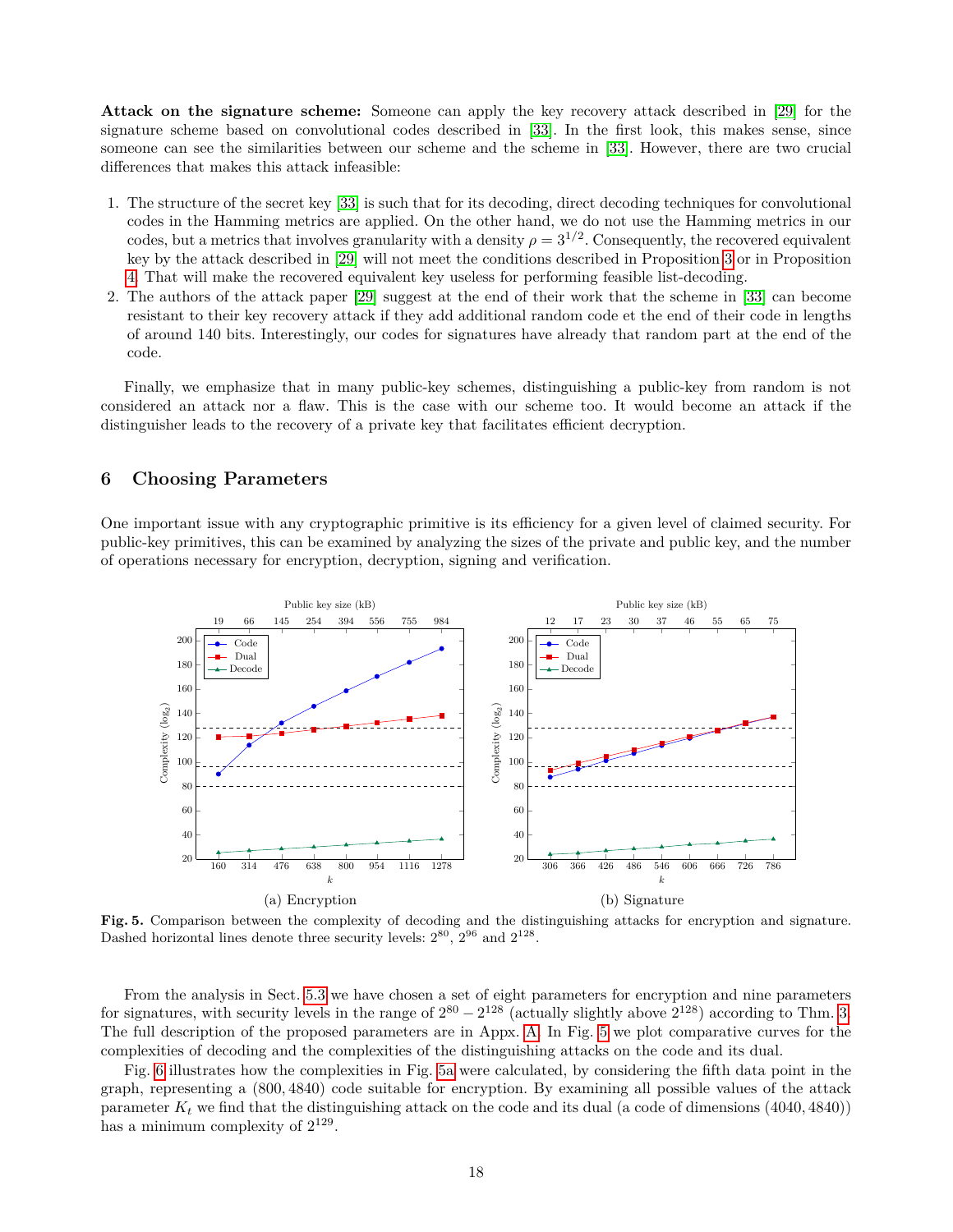

<span id="page-18-1"></span>**Fig. 6.** Complexity of the distinguishing attack from Sect. [5.3](#page-14-0) on a (800*,* 4840) code suitable for encryption (and the dual (4040*,* 4840) code), for various choices of *Kt*.



<span id="page-18-2"></span>**Fig. 7.** Complexity of the distinguishing attack from Sect. [5.3](#page-14-0) on a (786*,* 1578) code suitable for signatures (and the dual (792*,* 1578) code), for various choices of *Kt*.

Similarly, in Fig. [7,](#page-18-2) we illustrate with a code suitable for signatures (it is the (786*,* 1578) code in point eight of Fig. [5b\)](#page-17-3). Again, by examining all possible values of the attack parameter  $K_t$  we see that the minimum complexity of the attack (on either the code or its dual (792*,* 1578) code) is 2<sup>137</sup> .

Note that the gap between the attack complexity and the complexity of decoding in Fig. [5a](#page-17-2) (the encryption scheme) is almost a constant, and in Fig. [5b](#page-17-3) (the signature scheme) the gap is just slowly increasing. While this can be arguably considered as a negative characteristic of the scheme, we want to emphasize the following two arguments why we see our scheme as potentially a useful cryptographic design: 1. The attack complexities are in the stratosphere of infeasibility of "real world" computations in the levels of  $2^{80} - 2^{128}$  (or slightly above), while the decryption complexities are in the feasible levels of  $2^{23} - 2^{36}$ ; 2. Since our decoding procedure has the feature of being trivially parallelizable, it is feasible to reduce the decoding complexity from  $2^{36}$  time units down to only a few time units. If the same amount of parallel computing power is given to the attacker, the reduction in the attack complexities will be much smaller<sup>[7](#page-18-3)</sup>, thus keeping the complexities of attacks utilizing parallelism in the stratosphere of infeasibility .

## <span id="page-18-0"></span>**7 Conclusions**

We have introduced a cryptographic communication channel where the sender has the role of the "noise" and can produce error vectors from an almost arbitrary big error set. For those error sets we defined a new family of binary linear codes that with overwhelming probability can be decoded by an efficient list decoding algorithm.

Having introduced the new codes, we constructed both encryption and signature schemes that follow the basic structure of the McEliece scheme:  $G_{\text{pub}} = SGP$ . We showed that the security of our schemes are tightly connected to the problem of decoding a random syndrome in the Hamming metric by providing an analog to the Information Set Decoding techniques for our error sets. Further, we scrutinized the power of rank attacks against our scheme and that resulted to a particular choice of parameters that offer a security in the range  $2^{80} - 2^{128}$  with plausible operating characteristics. Finally, we analyzed distinguishing attacks that can recover some equivalent key, and showed that those recovered keys are useless for the message recovery or signature forgery since they do not reassemble the subtle structure of our codes (a requirement that guarantees that the list-decoding procedure is stable, convergent and feasible).

We point out to some research directions and open questions connected with our schemes: 1. Finding parameter sets that will offer security levels in the range of 2<sup>256</sup>, 2. Reducing the public key sizes with techniques such as cyclic and MDPC codes. 3. Implementations in hardware making heavy use of the inherent parallelism in the decoding algorithm for our codes.

<span id="page-18-3"></span> $7$  Decoding procedures use much simpler matrix-vector multiplications, while the rank attacks have to perform infeasible number of more expensive operations of matrix rank computations.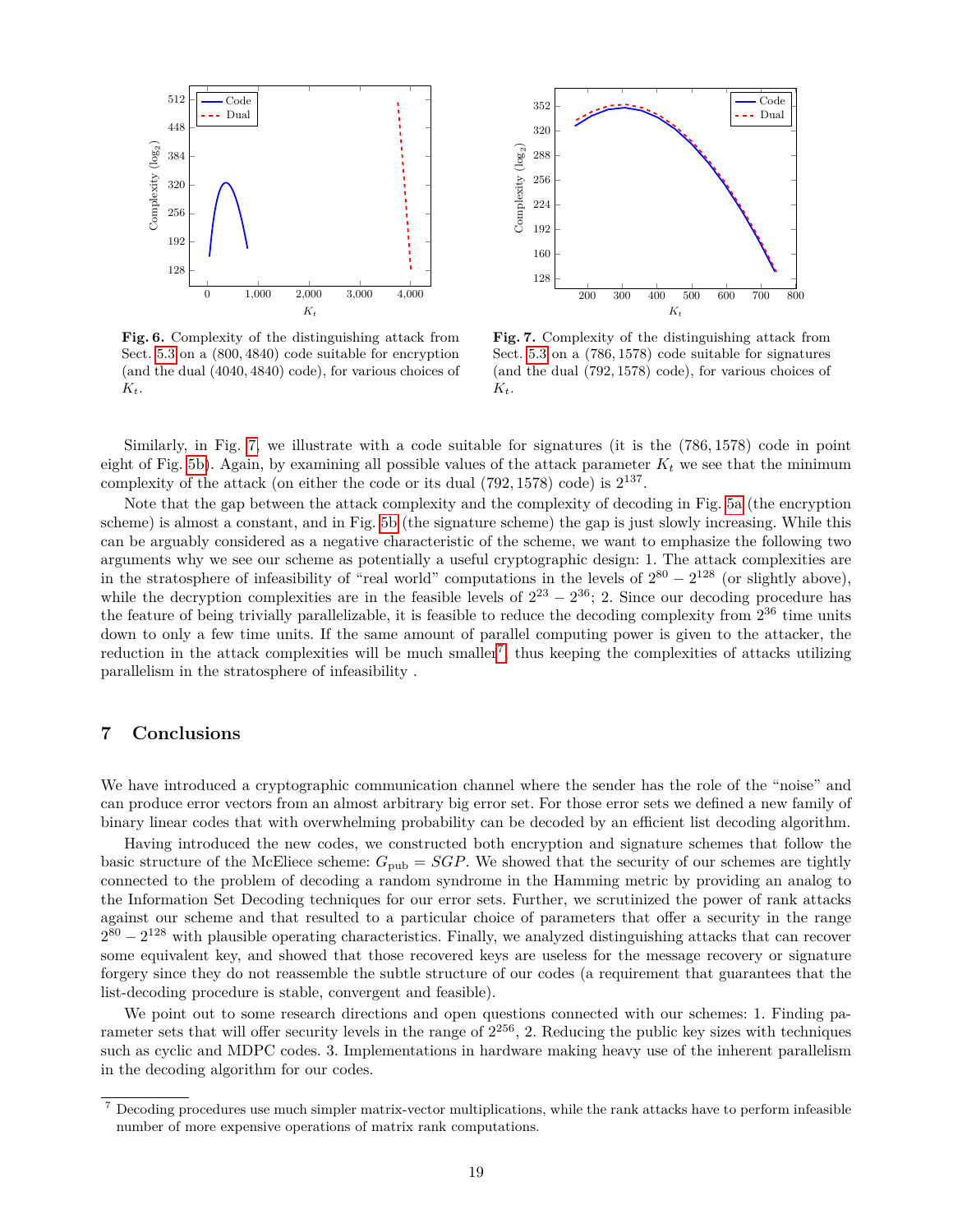## **Acknowledgements**

We would like to thank the Lorentz Center at the University of Leiden and Tanja Lange for their invitation to Danilo Gligoroski to attend the workshop "Post-Quantum Cryptography and Quantum Algorithms". There he had first useful discussion with Christiane Peters (to whom we also owe a big acknowledgement). A big acknowledgement also goes to Scholar Visitor Program of the NordSecMob - Erasmus Mundus Master Program, under which Sergey Bezzateev visited NTNU and where this paper was first initiated. We would like to thank various anonymous reviewers for EUROCRYPT 2014, CRYPTO 2014 and PQCrypto 2014 that pointed out to us the cheap distinguishing attacks.

## **References**

- <span id="page-19-10"></span>1. Mohssen Alabbadi and Stephen B. Wicker. Cryptanalysis of the Harn and Wang modification of the Xinmei digital signature scheme. In *Electronics Letters 28,*, pages 1756–1758, 1992. (Cited on page [3.](#page-2-5))
- <span id="page-19-9"></span>2. Mohssen Alabbadi and Stephen B. Wicker. Security of Xinmei digital signature scheme. In *Electronics Letters 28,*, pages 890–891, 1992. (Cited on page [3.](#page-2-5))
- <span id="page-19-8"></span>3. Mohssen Alabbadi and Stephen B. Wicker. A digital signature scheme based on linear error-correcting block codes. In *Josef Pieprzyk and Reihanah Safavi-Naini (editors). Advances cryptology-ASIACRYPT '94. Proceedings of the Fourth International Conference held at the University of Wollongong, Wollongong, November 28-December 1, Lecture Notes Computer Science 917. Springer*, pages 238–248, 1994. (Cited on page [3.](#page-2-5))
- <span id="page-19-13"></span>4. D. Angluin and L.G. Valiant. Fast probabilistic algorithms for Hamiltonian circuits and matchings. *J. of Computer and System Sciences*, 19:155–193, 1979. (Cited on page [6.](#page-5-3))
- <span id="page-19-4"></span>5. M. Baldi, F. Chiaraluce, R. Garello, and F. Mininni. Quasi-cyclic Low-Density Parity-Check Codes in the McEliece cryptosystem. In *Communications, 2007. ICC '07. IEEE International Conference on*, pages 951–956, 2007. (Cited on page [3.](#page-2-5))
- <span id="page-19-16"></span>6. Alexander Barg and G. David Forney Jr. Random codes: Minimum distances and error exponents. *IEEE Transactions on Information Theory*, 48(9):2568–2573, 2002. (Cited on page [17.](#page-16-4))
- <span id="page-19-3"></span>7. Anja Becker, Antoine Joux, Alexander May, and Alexander Meurer. Decoding random binary linear codes in 2 n/20: How 1 + 1 = 0 improves information set decoding. In *Proceedings of the 31st Annual international conference on Theory and Applications of Cryptographic Techniques*, EUROCRYPT'12, pages 520–536, Berlin, Heidelberg, 2012. Springer-Verlag. (Cited on pages [3,](#page-2-5) [12,](#page-11-4) [13,](#page-12-2) and [17.](#page-16-4))
- <span id="page-19-15"></span>8. Elwyn Berlekamp, Robert J. McEliece, and Henk C. A. Van Tilborg. On the inherent intractability of certain coding problems. *Information Theory, IEEE Transactions on*, 24(3):384–386, 1978. (Cited on page [7.](#page-6-1))
- <span id="page-19-1"></span>9. D. Bernstein, T. Lange, and C. Peters. Attacking and defending the McEliece cryptosystem. *Post-Quantum Cryptography*, pages 31–46, 2008. (Cited on page [3.](#page-2-5))
- <span id="page-19-5"></span>10. Daniel J. Bernstein. List decoding for binary goppa codes. In *Coding and cryptology—third international workshop, IWCC 2011, Qingdao, China, May 30–June 3, 2011, proceedings, edited by Yeow Meng Chee, Zhenbo Guo, San Ling, Fengjing Shao, Yuansheng Tang, Huaxiong Wang, and Chaoping Xing, Lecture Notes Computer Science 6639, Springer, 2011. ISBN 978-3-642-20900-0.*, pages 62–80, 2011. (Cited on page [3.](#page-2-5))
- <span id="page-19-6"></span>11. Daniel J. Bernstein. Simplified high-speed high-distance list decoding for alternant codes. In *Post-Quantum Cryptography 4th International Workshop, PQCrypto 2011, Taipei, Taiwan, November 29 December 2, 2011, proceedings Lecture Notes Computer Science 7071. Springer.*, pages 200–216, 2011. (Cited on page [3.](#page-2-5))
- <span id="page-19-2"></span>12. Daniel J. Bernstein, Tanja Lange, and Christiane Peters. Smaller decoding exponents: ball-collision decoding. In *Proceedings of the 31st annual conference on Advances in cryptology*, CRYPTO'11, pages 743–760, Berlin, Heidelberg, 2011. Springer-Verlag. (Cited on pages [3,](#page-2-5) [12,](#page-11-4) and [13.](#page-12-2))
- <span id="page-19-7"></span>13. Daniel J. Bernstein, Tanja Lange, and Christiane Peters. Wild McEliece incognito. In *Post-Quantum Cryptography, Fourth international workshop, PQCrypto 2011, Lecture Notes Computer Science 7071, Springer.*, pages 244–254, 2011. (Cited on page [3.](#page-2-5))
- <span id="page-19-11"></span>14. Pierre-Louis Cayrel, Ayoub Otmani, and Damien Vergnaud. On Kabatianskii-Krouk-Smeets signatures. In *International Workshop on the Arithmetic of Finite Fields, WAIFI 2007, Springer, Lecture Notes Computer Science*, volume 4547, pages 237–251, 2007. (Cited on page [3.](#page-2-5))
- <span id="page-19-14"></span>15. H. Chernoff. Asymptotic efficiency for tests based on the sum of observations. *Ann. Math. Stat.*, 23:493–507, 1952. (Cited on page [6.](#page-5-3))
- <span id="page-19-12"></span>16. Nicolas Courtois, Matthieu Finiasz, and Nicolas Sendrier. How to achieve a McEliece-based digital signature scheme. In Colin Boyd, editor, *ASIACRYPT 2001*, volume 2248 of *Lecture Notes in Computer Science*, pages 157–174. Springer, 2001. (Cited on pages [3](#page-2-5) and [5.](#page-4-3))
- <span id="page-19-0"></span>17. W. Diffie and M. Hellman. New directions in cryptography. *IEEE Transactions on Information Theory*, 22(6):644– 654, November 1976. (Cited on page [3.](#page-2-5))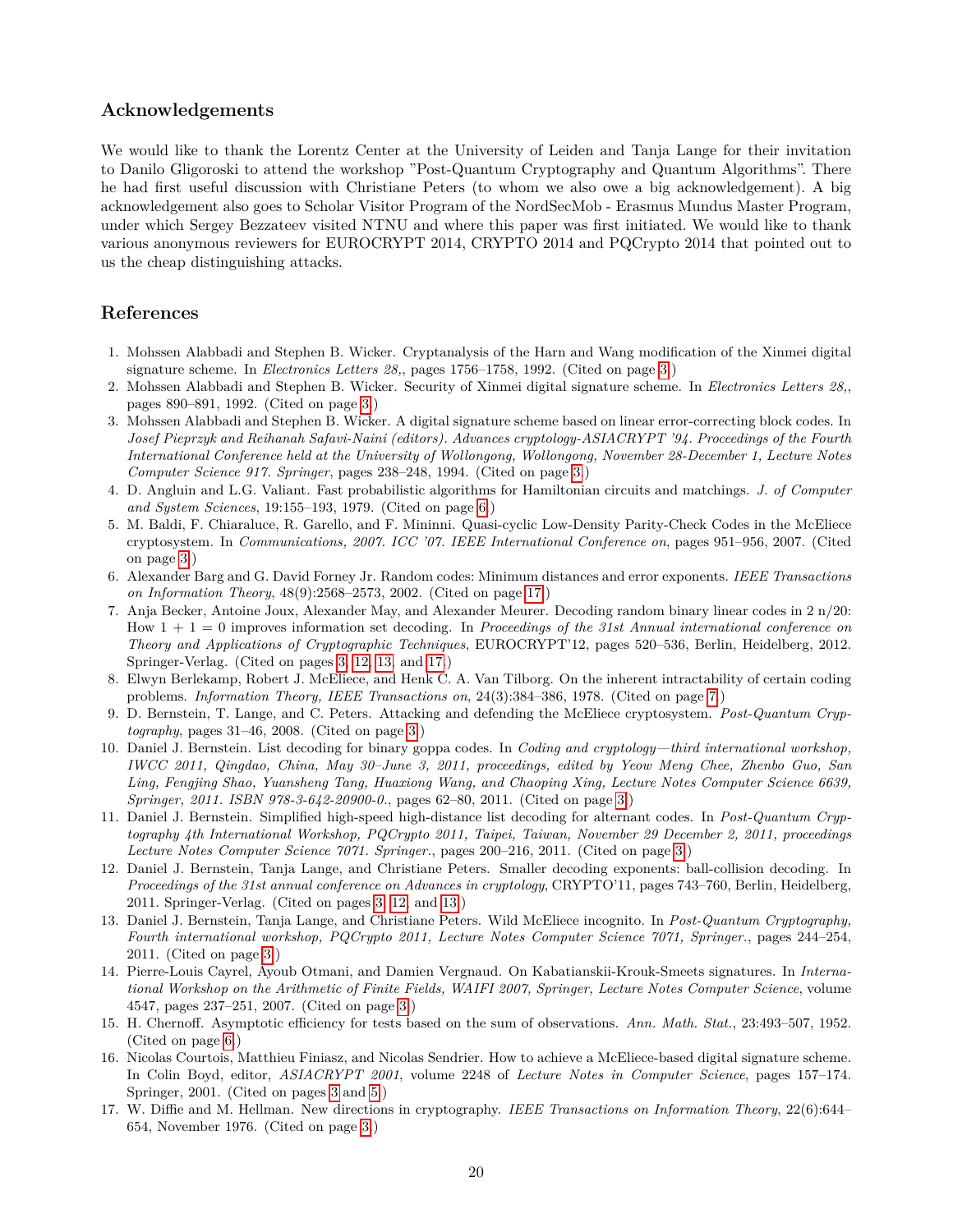- <span id="page-20-11"></span>18. P. Elias. List decoding for noisy channels, technical report 335. Technical report, Research Laboratory of Electronics, MIT, 1957. (Cited on pages [3](#page-2-5) and [5.](#page-4-3))
- <span id="page-20-23"></span>19. Jean-Charles Faugère. A new efficient algorithm for computing Gröbner bases (F4). *Journal of Pure and Applied Algebra*, 139(1–3):61–88, June 1999. (Cited on page [15.](#page-14-2))
- <span id="page-20-3"></span>20. Matthieu Finiasz and Nicolas Sendrier. Security bounds for the design of code-based cryptosystems. In *Proceedings of the 15th International Conference on the Theory and Application of Cryptology and Information Security: Advances in Cryptology*, ASIACRYPT '09, pages 88–105, Berlin, Heidelberg, 2009. Springer-Verlag. (Cited on pages [3,](#page-2-5) [12,](#page-11-4) and [13.](#page-12-2))
- <span id="page-20-6"></span>21. Ernst M. Gabidulin, A. V. Paramonov, and O. V. Tretjakov. Ideals over a non-commutative ring and their applications to cryptography. In D. W. Davies, editor, *Advances cryptology-EUROCRYPT '91. Proceedings of the Workshop on the Theory and Application of Cryptographic Techniques held Brighton, April 8-11, Lecture Notes Computer Science 547. Springer ISBN 3-540-54620-0*, pages 482–489, 1991. (Cited on page [3.](#page-2-5))
- <span id="page-20-8"></span>22. Philippe Gaborit. Shorter keys for code based cryptography. In *WCC 2005, Oyvind Ytrehus, Springer, Lecture Notes Computer Science, volume 3969*, pages 81–90, 2005. (Cited on page [3.](#page-2-5))
- <span id="page-20-12"></span>23. Venkatesan Guruswami and Madhu Sudan. Improved decoding of Reed-Solomon and algebraic-geometric codes. In *FOCS*, pages 28–39. IEEE Computer Society, 1998. (Cited on pages [3](#page-2-5) and [6.](#page-5-3))
- <span id="page-20-16"></span>24. Omessaad Hamdi, Sami Harari, and Ammar Bouallegue. Secure and fast digital signatures using BCH codes. *International Journal of Computer Science and Network Security*, 6(10):220–226, 2006. (Cited on page [3.](#page-2-5))
- <span id="page-20-14"></span>25. L. Harn and D. C. Wang. Cryptanalysis and modification of digital signature scheme based on error-correcting codes. In *Electronics Letters 28*, pages 157–159, 1992. (Cited on page [3.](#page-2-5))
- <span id="page-20-7"></span>26. Heeralal Janwa and Oscar Moreno. McEliece public key cryptosystems using algebraic-geometric codes. In *Designs, Codes and Cryptography 8*, pages 293–307, 1996. (Cited on page [3.](#page-2-5))
- <span id="page-20-20"></span>27. S. M. Johnson. A new upper bound for error-correcting codes. *IRE Transactions on Information Theory*, IT-8:203– 207, 1962. (Cited on page [6.](#page-5-3))
- <span id="page-20-15"></span>28. Gregory Kabatianskii, E. Krouk, and Ben Smeets. A digital signature scheme based on random error-correcting codes. In Michael Darnell, editor, *Cryptography and coding. Proceedings of the 6th IMA International Conference held at the Royal Agricultural College, Cirencester, December 17-19, Lecture Notes Computer Science 1355. Springer*, pages 161–177, 1997. (Cited on page [3.](#page-2-5))
- <span id="page-20-18"></span>29. G. Landais and J.P. Tillich. An efficient attack of a McEliece cryptosystem variant based on convolutional codes. In P. Gaborit, editor, *PQCrypto 2013*, volume 7932 of *LNCS*, pages 102–117. Springer, June 2013. (Cited on pages [3](#page-2-5) and [18.](#page-17-4))
- <span id="page-20-2"></span>30. P. J. Lee and E. F. Brickell. An observation on the security of McEliece's public-key cryptosystem. In *Lecture Notes in Computer Science on Advances in Cryptology-EUROCRYPT'88*, pages 275–280, New York, NY, USA, 1988. Springer-Verlag New York, Inc. (Cited on pages [3,](#page-2-5) [12,](#page-11-4) and [13.](#page-12-2))
- <span id="page-20-22"></span>31. J. S. Leon. A probabilistic algorithm for computing minimum weights of large error-correcting codes. *IEEE Trans. Inf. Theor.*, 34(5):1354–1359, September 2006. (Cited on page [12.](#page-11-4))
- <span id="page-20-13"></span>32. Yuan Xing Li and Chuanjia Liang. A digital signature scheme constructed with error-correcting codes. In *Chinese : Acta Electronica Sinica 19*, pages 102–104, 1991. (Cited on page [3.](#page-2-5))
- <span id="page-20-17"></span>33. C. L¨ondahl and T. Johansson. A new version of McEliece PKC based on convolutional codes. In *ICICS*, pages 461–470, 2012. (Cited on pages [3](#page-2-5) and [18.](#page-17-4))
- <span id="page-20-24"></span>34. MAGMA. High performance software for algebra, number theory, and geometry — a large commercial software package. (Cited on page [15.](#page-14-2))
- <span id="page-20-4"></span>35. Alexander May, Alexander Meurer, and Enrico Thomae. Decoding random linear codes in  $\tilde{l}(2^{0.054n})$ . In *Proceedings of the 17th international conference on The Theory and Application of Cryptology and Information Security*, ASIACRYPT'11, pages 107–124, Berlin, Heidelberg, 2011. Springer-Verlag. (Cited on pages [3,](#page-2-5) [12,](#page-11-4) and [13.](#page-12-2))
- <span id="page-20-0"></span>36. R. J. McEliece. *A Public-Key System Based on Algebraic Coding Theory*, pages 114–116. Jet Propulsion Lab, 1978. DSN Progress Report 44. (Cited on page [3.](#page-2-5))
- <span id="page-20-10"></span>37. R. Misoczki, J.-P. Tillich, N. Sendrier, and P.S.L.M. Barreto. MDPC-McEliece: New McEliece variants from Moderate Density Parity-Check codes. In *Information Theory Proceedings (ISIT), 2013 IEEE International Symposium on*, pages 2069–2073, July 2013. (Cited on page [3.](#page-2-5))
- <span id="page-20-9"></span>38. C. Monico, J. Rosenthal, and A. Shokrollahi. Using low density parity check codes in the McEliece cryptosystem. In *Information Theory, 2000. Proceedings. IEEE International Symposium on*, pages 215–, 2000. (Cited on page [3.](#page-2-5))
- <span id="page-20-5"></span>39. Harald Niederreiter. Knapsack-type cryptosystems and algebraic coding theory. In *Problems of Control and Information Theory 15*, pages 159–166, 1986. (Cited on page [3.](#page-2-5))
- <span id="page-20-19"></span>40. A. Otmani and J.-P. Tillich. An efficient attack on all concrete KKS proposals. In *PQCrypto*, volume 7071 of *Lecture Notes in Computer Science*, pages 98–116, 2011. (Cited on page [3.](#page-2-5))
- <span id="page-20-21"></span>41. E. Prange. The use of information sets in decoding cyclic codes. *IRE Transactions on Information Theory*, 8:5–9, 1962. (Cited on page [12.](#page-11-4))
- <span id="page-20-1"></span>42. R.L. Rivest, A. Shamir, and L. Adelman. A method for obtaining digital signatures and public-key cryptosystems. *Communications of the ACM*, 21(2):120–126, 1978. (Cited on page [3.](#page-2-5))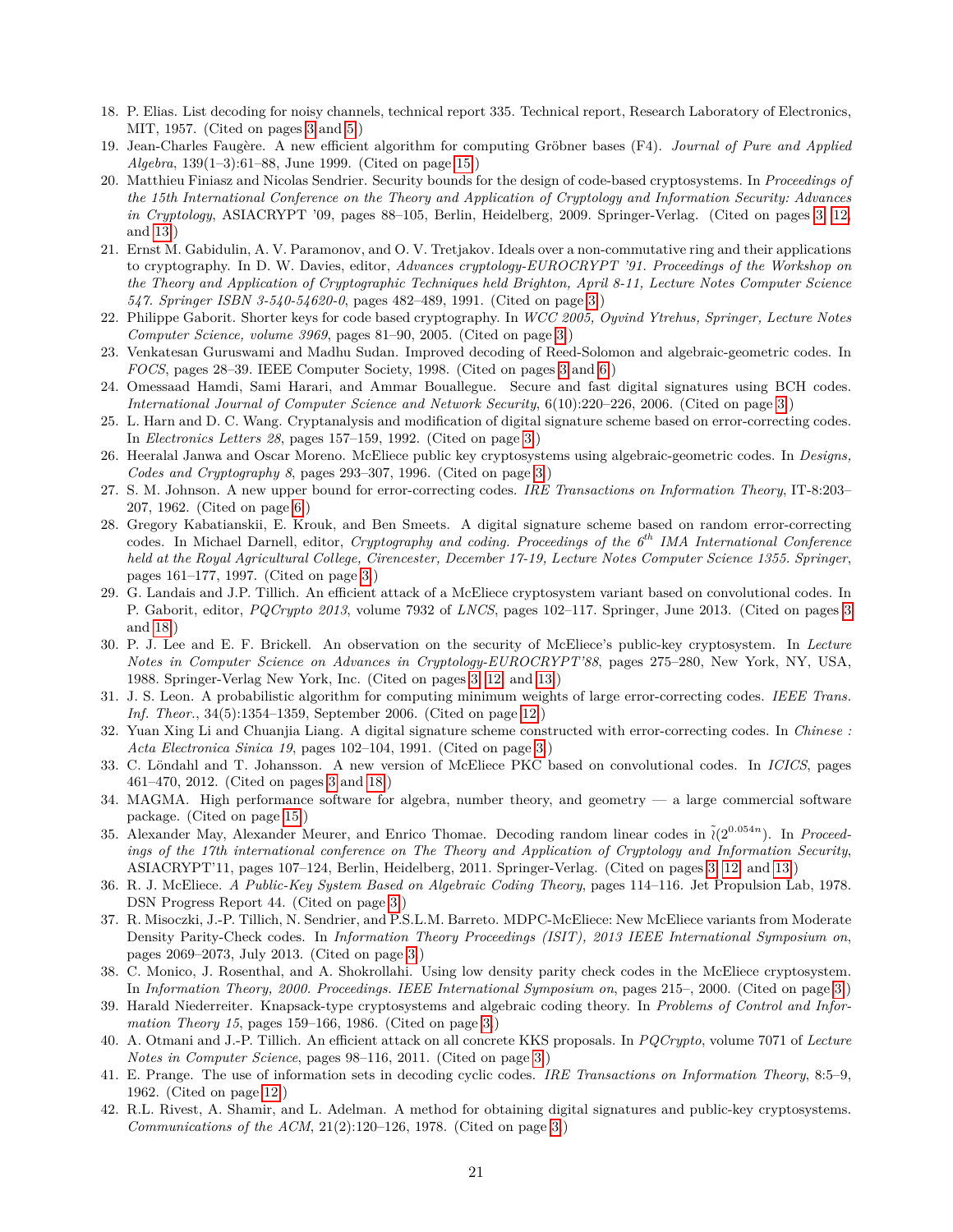- <span id="page-21-1"></span>43. V.M. Sidelnikov. A public-key cryptosystem based on binary Reed-Muller codes. *Discrete Math. Appl.*, 4(3):1, 1994. (Cited on page [3.](#page-2-5))
- <span id="page-21-0"></span>44. Jacques Stern. A method for finding codewords of small weight. In *Proceedings of the 3rd International Colloquium on Coding Theory and Applications*, pages 106–113, London, UK, UK, 1989. Springer-Verlag. (Cited on pages [3,](#page-2-5) [12,](#page-11-4) [13,](#page-12-2) and [17.](#page-16-4))
- <span id="page-21-3"></span>45. Madhu Sudan. Decoding of Reed Solomon codes beyond the error-correction bound. *Journal of Complexity*, 13:180– 193, 1997. (Cited on page [3.](#page-2-5))
- <span id="page-21-5"></span>46. Johan van Tilburg. Cryptanalysis of the Alabbadi-Wicker digital signature scheme. In *Proceedings of Fourteenth Symposium on Information Theory in the Benelux*, pages 114–119, 1993. (Cited on page [3.](#page-2-5))
- <span id="page-21-4"></span>47. Xinmei Wang. Digital signature scheme based on error-correcting codes. In *Electronics Letters*, volume 26, pages 898–899, 1990. (Cited on page [3.](#page-2-5))
- <span id="page-21-2"></span>48. J. M. Wozencraft. List decoding. quarterly progress report. Technical report, Research Laboratory of Electronics, MIT, 1958. (Cited on pages [3](#page-2-5) and [5.](#page-4-3))
- <span id="page-21-6"></span>49. Sheng-Bo Xu, Jeroen Doumen, and Henk C. A. van Tilborg. On the security of digital signature schemes based on error-correcting codes. In *Designs, Codes and Cryptography*, volume 28, pages 187–199, 2003. (Cited on page [3.](#page-2-5))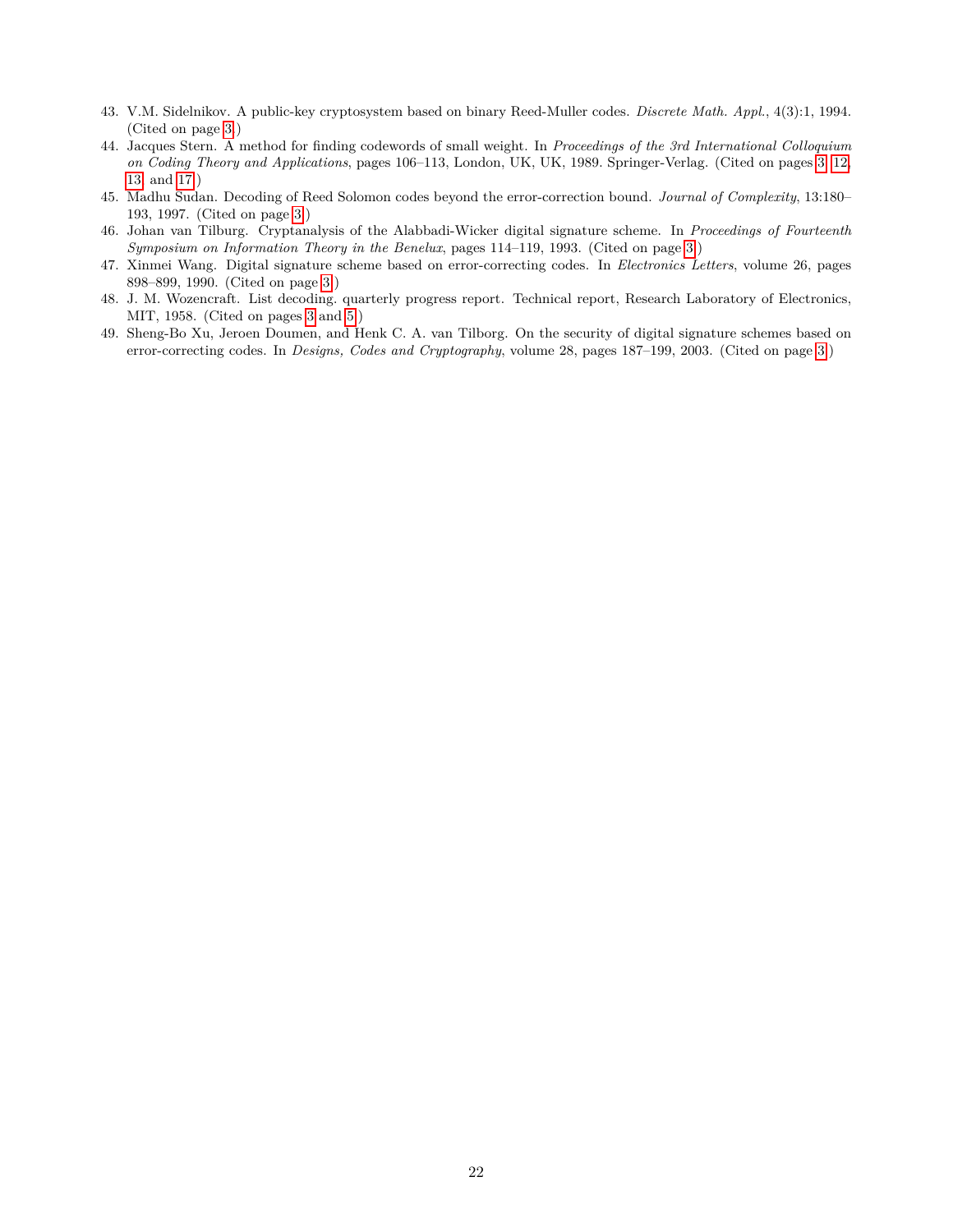## <span id="page-22-0"></span>**A Full Description of Sets of Parameters for Security Levels in the Range of**  $2^{80} - 2^{128}$

We denote with  $K = (k_1, \ldots, k_w)$  and with  $N = (n_1, \ldots, n_w)$  the vectors of values used in definition of concrete generator matrices as defined in equation [\(5\)](#page-7-2). The used error set for all concrete codes is  $E_2 = \{x \in \mathbb{F}_2^2 \mid wt(x)$  $2$ } = { $(0,0)$ ,  $(0,1)$ ,  $(1,0)$ }, thus  $\ell = 2$ . For computing the complexities of the rank attacks on the code and on its dual code we use equation [\(18\)](#page-15-1), and we give here the values for  $K_t/\ell$  and  $N_t/\ell$  for which those complexities are achievable.

#### **Codes for encryption**

1. Code (1160*,* 160). Public key size: 19.53 Kb.  $w = 17, K = (32, 8, 8, \ldots, 8), N = (32, 32, \ldots, 32, 488).$ Decoding complexity: 2<sup>25</sup>*.*<sup>36</sup> . Best rank attack complexity:  $2^{90}$  for  $K_t/\ell = 152$  and  $N_t/\ell = 664$ . The dual code is (1160*,* 1000). Best dual code rank attack complexity:  $2^{120.61}$  for  $K_t/\ell = 968$  and  $N_t/\ell = 1096$ . 2. Code (2050*,* 314). Public key size: 66.54 Kb.  $w = 36, K = (34, 8, 8, \ldots, 8), N = (32, 32, \ldots, 32, 616).$ Decoding complexity: 2<sup>26</sup>*.*<sup>94</sup> . Best rank attack complexity:  $2^{113.75}$  for  $K_t/\ell = 306$  and  $N_t/\ell = 1426$ . The dual code is (2050*,* 1736). Best dual code rank attack complexity:  $2^{121.20}$  for  $K_t/\ell = 1704$  and  $N_t/\ell = 1984$ . 3. Code (2980*,* 476). Public key size: 145.50 Kb.  $w = 56, K = (36, 8, 8, \ldots, 8), N = (32, 32, \ldots, 32, 744).$ Decoding complexity: 2<sup>28</sup>*.*<sup>53</sup> . Best rank attack complexity:  $2^{131.96}$  for  $K_t/\ell = 36$  and  $N_t/\ell = 68$ . The dual code is (2980*,* 2504). Best dual code rank attack complexity:  $2^{123.61}$  for  $K_t/\ell = 2472$  and  $N_t/\ell = 2912$ . 4. Code (3910*,* 638). Public key size: 254.83 Kb.  $w = 76, K = (38, 8, 8, \ldots, 8), N = (32, 32, \ldots, 32, 872).$ Decoding complexity: 2<sup>30</sup>*.*<sup>11</sup> . Best rank attack complexity:  $2^{145.80}$  for  $K_t/\ell = 38$  and  $N_t/\ell = 70$ . The dual code is (3910*,* 3272). Best dual code rank attack complexity:  $2^{126.44}$  for  $K_t/\ell = 3240$  and  $N_t/\ell = 3840$ . 5. Code (4840*,* 800). Public key size: 394.53 Kb.  $w = 96, K = (40, 8, 8, \ldots, 8), N = (32, 32, \ldots, 32, 1000).$ Decoding complexity: 2<sup>31</sup>*.*<sup>70</sup> . Best rank attack complexity:  $2^{158.51}$  for  $K_t/\ell = 40$  and  $N_t/\ell = 72$ . The dual code is (4840*,* 4040). Best dual code rank attack complexity:  $2^{129.37}$  for  $K_t/\ell = 4008$  and  $N_t/\ell = 4768$ . 6. Code (5730*,* 954). Public key size: 556.19 Kb.  $w = 115, K = (42, 8, 8, \ldots, 8), N = (32, 32, \ldots, 32, 1128).$ Decoding complexity: 2<sup>33</sup>*.*<sup>28</sup> . Best rank attack complexity:  $2^{170.30}$  for  $K_t/\ell = 42$  and  $N_t/\ell = 74$ . The dual code is (5730*,* 4776).

Best dual code rank attack complexity:  $2^{132.36}$  for  $K_t/\ell = 4744$  and  $N_t/\ell = 5656$ .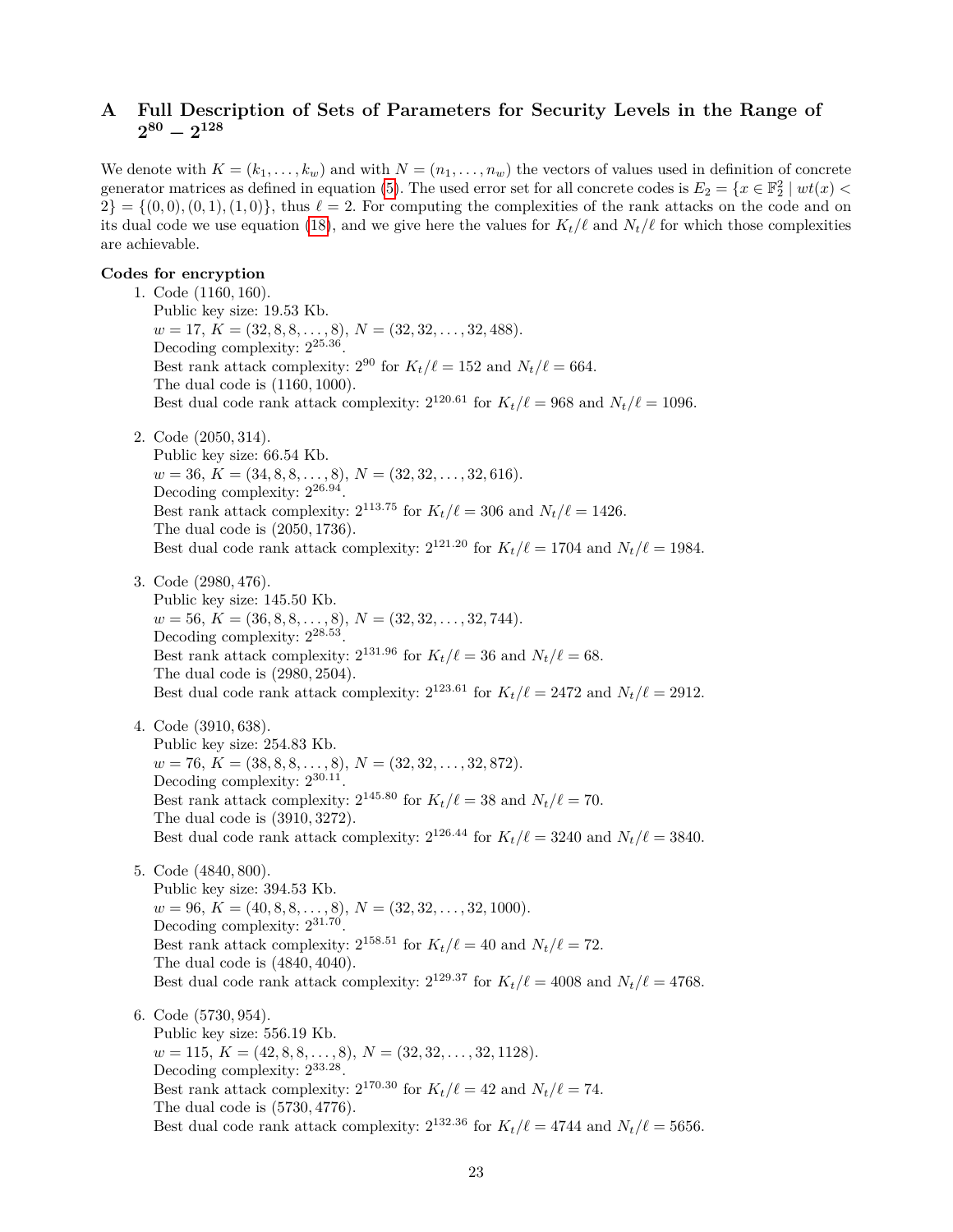7. Code (6660*,* 1116).

Public key size: 755.26 Kb.  $w = 135, K = (44, 8, 8, \ldots, 8), N = (32, 32, \ldots, 32, 1256).$ Decoding complexity: 2<sup>34</sup>*.*<sup>86</sup> . Best rank attack complexity:  $2^{181.88}$  for  $K_t/\ell = 44$  and  $N_t/\ell = 76$ . The dual code is (6660*,* 5544). Best dual code rank attack complexity:  $2^{135.27}$  for  $K_t/\ell = 5512$  and  $N_t/\ell = 6584$ .

8. Code (7590*,* 1278). Public key size: 984.71 Kb. *w* = 155, *K* = (46*,* 8*,* 8*, . . . ,* 8), *N* = (32*,* 32*, . . . ,* 32*,* 1384). Decoding complexity: 2<sup>36</sup>*.*<sup>45</sup> . Best rank attack complexity:  $2^{193.15}$  for  $K_t/\ell = 46$  and  $N_t/\ell = 78$ . The dual code is (7590*,* 6312). Best dual code rank attack complexity:  $2^{138.17}$  for  $K_t/\ell = 6280$  and  $N_t/\ell = 7512$ .

## **Codes for signatures**

1. Code (650*,* 306). Public key size: 12.85 Kb. *w* = 6, *K* = (84*,* 48*,* 48*,* 48*,* 48*,* 30), *N* = (48*,* 48*,* 48*,* 48*,* 48*,* 104). Decoding complexity: 2<sup>23</sup>*.*<sup>77</sup> . Best rank attack complexity:  $2^{87.54}$  for  $K_t/\ell = 276$  and  $N_t/\ell = 516$ . The dual code is (650*,* 344). Best dual code rank attack complexity:  $2^{93.32}$  for  $K_t/\ell = 296$  and  $N_t/\ell = 518$ .

2. Code (766*,* 366).

Public key size: 17.87 Kb.  $w = 7, K = (94, 48, \ldots, 48, 32), N = (48, 48, \ldots, 48, 112).$ Decoding complexity: 2<sup>25</sup>*.*<sup>36</sup> . Best rank attack complexity:  $2^{94.44}$  for  $K_t/\ell = 334$  and  $N_t/\ell = 622$ . The dual code is (766*,* 400). Best dual code rank attack complexity:  $2^{98.93}$  for  $K_t/\ell = 352$  and  $N_t/\ell = 624$ .

3. Code (882*,* 426).

Public key size: 23.71 Kb.  $w = 8, K = (104, 48, \ldots, 48, 34), N = (48, 48, \ldots, 48, 120).$ Decoding complexity: 2<sup>26</sup>*.*<sup>94</sup> . Best rank attack complexity:  $2^{101.00}$  for  $K_t/\ell = 392$  and  $N_t/\ell = 728$ . The dual code is (882*,* 456). Best dual code rank attack complexity:  $2^{104.48}$  for  $K_t/\ell = 408$  and  $N_t/\ell = 730$ .

4. Code (998*,* 486).

Public key size: 30.37 Kb.  $w = 9, K = (114, 48, \ldots, 48, 36), N = (48, 48, \ldots, 48, 128).$ Decoding complexity: 2<sup>28</sup>*.*<sup>53</sup> . Best rank attack complexity:  $2^{107.36}$  for  $K_t/\ell = 450$  and  $N_t/\ell = 834$ . The dual code is (998*,* 512). Best dual code rank attack complexity:  $2^{110.00}$  for  $K_t/\ell = 464$  and  $N_t/\ell = 836$ .

<sup>5.</sup> Code (1114*,* 546). Public key size: 37.86 Kb.  $w = 10, K = (124, 48, \ldots, 48, 38), N = (48, 48, \ldots, 48, 136).$ Decoding complexity: 2<sup>30</sup>*.*<sup>11</sup> . Best rank attack complexity:  $2^{113.55}$  for  $K_t/\ell = 508$  and  $N_t/\ell = 940$ . The dual code is (1114*,* 568). Best dual code rank attack complexity:  $2^{115.48}$  for  $K_t/\ell = 520$  and  $N_t/\ell = 942$ .